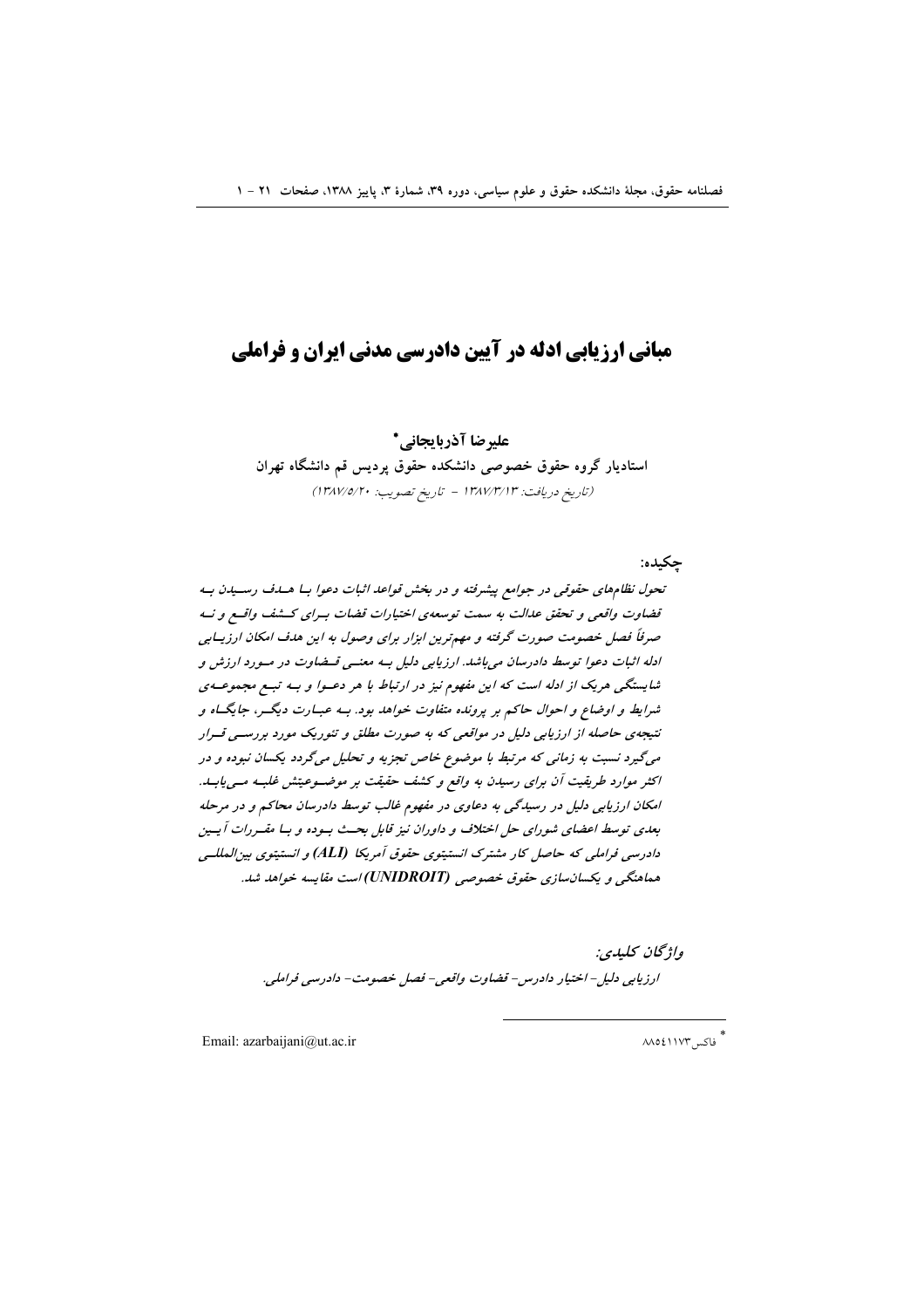#### مقدمه

قانونگذاران همزمان با پیشرفت نظام حقوقی، روش۵ای مختلف اثبـات قـضایی دعـوی را که بدواً بر مبنای سلایق مختلف و یا بدون رعایت مبانی منطقی تنظیم شــده بــود، ضــابطهمنــد کر دند.

هدف سنتي اوليه در تعيين ضوابط مربوطـه و خـصوصاً در مـسائل مـدني، اصـولاً خاتمـه رسیدگی به دعاوی مطروحه و فصل خصومت بود که این مبنا یکی از پایههای مهم نظام اثبات قضایی، در جهت حفظ نظم و انسجام اجتماعی تلقی میگردید، کمااینکه آثار نسبی ایــن تفکــر همچنان نیز بر حقوق و نظام دادرسی ما حاکم می باشد.

با تحول حقوق و توسعه افكار عدالتخواهانه، مفهوم اثبات قضايي نيز متحول و به مفهــوم فلسفی اّن که متضمن صفت قانعکنندگی و رسیدگی واقعی بود نزدیکتر شد.

در اثر این تحول، قاضی با هدف مطمئن شدن از مسئلهای که در ابتدا نـسبت بـه آن شـک دارد و با هدف قضاوت واقعی و احقاق حق به دادرسی پرداخته و نهایتاً چنــان چــه علــی(غــم استفاده از تمام اختیارات تفویضی به وی، هیچ امکانی برای دسترسی به واقع پیـدا نکنـد و بـه عنوان آخرين راهحل، فصل خصومت خواهد كرد.

بنابراین دادرسی که در نظام پیشرفته اثبات قضایی با هـدف فـصل خـصومت بـه موضـوع رسیدگی نکرده و با انگیزه قضاوت واقعی اقدام می نماید، هر چند بـرای حـل مــشکل ادراک و نتیجهگیری نهایی متوسل به همان ادلـهای مـیشـود کـه در رسـیدگی بـا هـدف اولیـه (فـصل خصومت) صورت می گیرد، اما در موقعیت اخیر، اختیار او نسبت به سنجش و ارزیابی از دلیل توسعه یافته و بسیار متفاوت خواهد بود.

وجه اصلی توفیر ایجاد شده که ناشی از توسعه اختیارات دادرس در کشف واقع میباشد. در مفهوم قابلیت و امکان ارزیابی صحیح و کامل از ادله متجلی گشته و بنابراین به جـز مـوارد استثنایی، هریک از ادله، نسبت به هر موضوع و با توجه به مجموعه شرایط و اوضاع و احـوال ممکن است جایگاه مفروض و موضوعیت خـود را بـا طریقیـت آن در راسـتای تحقـق اثبـات واقعي تغيير دهد.

در این استدلال به این مسئله توجه می شود که در مقام مقایسه اثبات قضایی با اثبات علمی و تاریخی در جایی که حقیقتی مبهم در اثبات اخیر مورد جستجو قرار میگیرد و با فرض عدم امکان اثبات، به ناگزیر از کنار مسئله علمی و یا تاریخی مبهم که بـه دنبـال کـشف حقیقـت اَن هستیم خواهیم گذشت، اما در اثبات قضایی امکان توقـف و گذشــتن از کنــار موضــوع وجــود نداشته و دادرس مکلف است که به هر حال فصل خصومت نماید.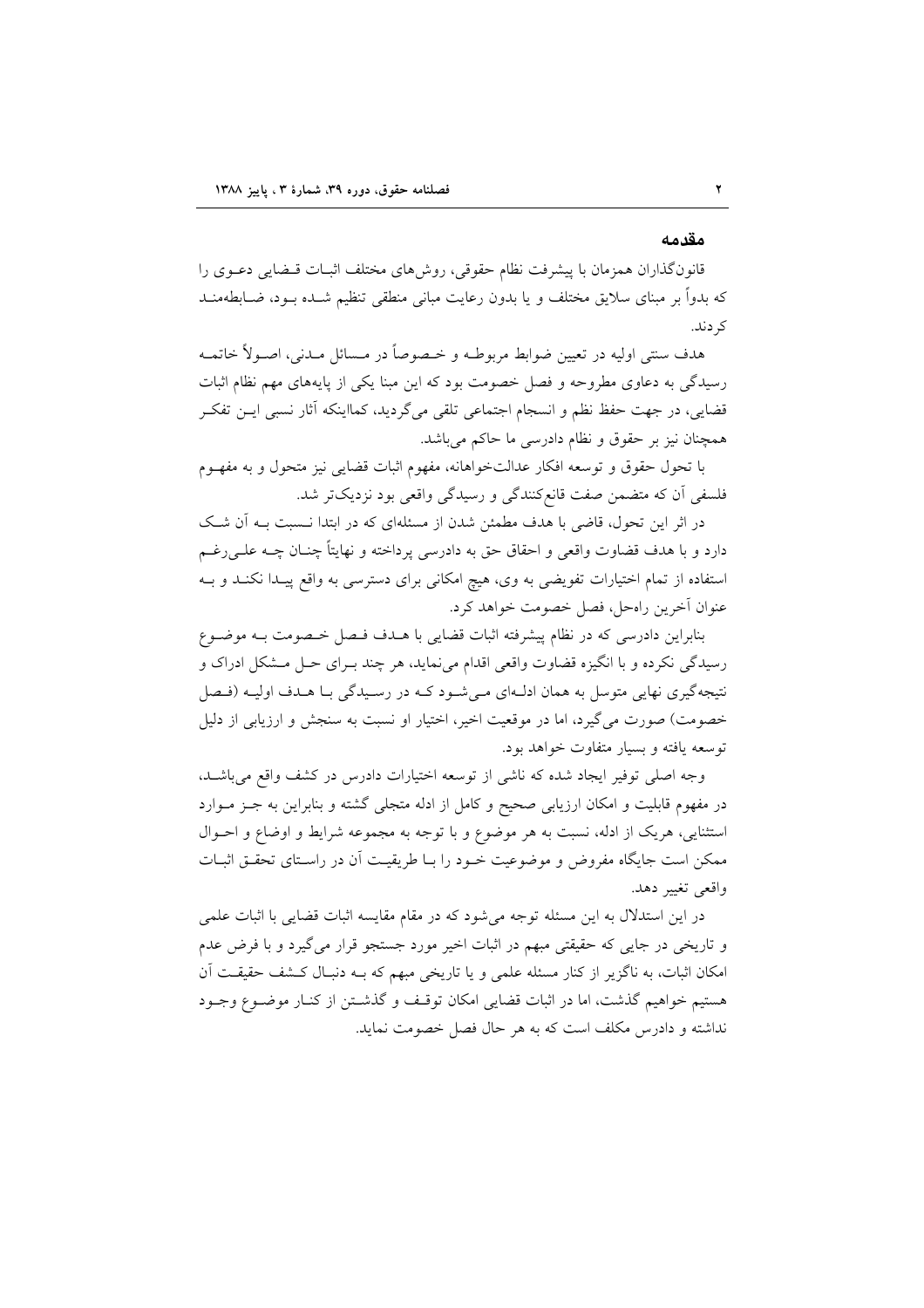مجموعه یافتههای گذشته مرتبط با این بحث ایـن اسـت کـه هـدف از وضـع مقـررات در دادرسیهای مدنی در نزد تعدادی قابل توجه از صاحب نظران منابع فقهـی و حقـوقی بـر محـور اولیه فصل خصومت و خاتمه دادرسی قرارگرفته و در ارتباط با اثبات قضایی و ادله آن نیــز بــر يايه اصل موضوعيت ادله استوار گشته است.

هدف این مقاله بر این است که با توجه به مبانی مرتبط با امکان ارزیـابی کامـل از دلیـل و حاكميت معنويت در فقه و تفوق اخلاق نسبت به رسيدگي صرفاً قـضايي و حفـظ ظـاهر و بــا توجه به منطوق و مفهوم مواد قانونی ثابت نماید که فصل خصومت در دعاوی مدنی به عنـوان آخرین راه حل (و نه هدف از دادرسی) مدنظر قرار داشته و در نظام قضاوتی، با توسعه اختیـار قاضی، ضمن حفظ نظم و صیانت جامعه و با راه حلهای منطقی و منصفانه بایــد زمینــه صــدور حكم واقعي را محقق نمائيم.

در همین ارتباط در ماده سوم ق.آ.د.م ایران نیز تصریح شده است: «قضات دادگاهها موظفند موافق قوانین به دعاوی رسیدگی کرده، حکم مقتضی صادر و یا فصل خصومت نمایند».

چنان چه به منطوق همین ماده عنایت شود، به وضوح معلوم است که حکم مقتضی کـه در تعبیر ما حکم واقعی و رسیدگی عادلانه به مفهوم احقاق حق است در مقام تقدم بـر رسـیدگی ظاهری قرارگرفته و اقتضای فصل خصومت که مؤخر بر آن قرار گرفته است، صرفاً بــر فــرض عدم امکان رسیدگی واقعی خواهد بود.

بنابراین با توجه به نقش اصلی دادرسان محاکم در این بحث، بدواً و براساس غلبهی اقدام، به امکان ارزیابی ادله توسط دادرسان پرداخته و نظر به اینکه در سنوات اخیر و در اجرای مـاده ١٨٩ قانون برنامـه پـنج سـاله سـوم توسـعه اقتـصادي، اجتمـاعي و فرهنگـي كـشور مـصوب ۱۳۷۹/۹/۱۷، شوراهای حل اختلاف نیز عملاً جایگاه قابل توجهی را در نظام دادرسی ایــران در رسیدگی به تعدادی از دعاوی به دست آوردهاند، به صورت مختصر به کیفیت اجرای این نقش توسط اعضای این شورا پرداخته و همچنین با توجه به نقش داوران در رسیدگی هـای قــضایی که با توافق طرفین، در شرط داوری به جای قـضات اصـدار رأی خواهنـد نمـود، بــه بررسـی چگونگی اعمال این اختیار توسط داوران پرداخته و در پایـان بــا توجــه بــه مقــررات دادرســـ ٍ فراملی که با هدف یکسانسازی تشریفات دادرسی مدنی در سراسر جهان تصویب و بــه تأییــد اکثر کشورها رسیده و متضمن جدیدترین نکات از دادرسی تحـول یافتـه جهـانی و بـا هــدف رسيدن به عدالت واقعي است خواهيم يرداخت.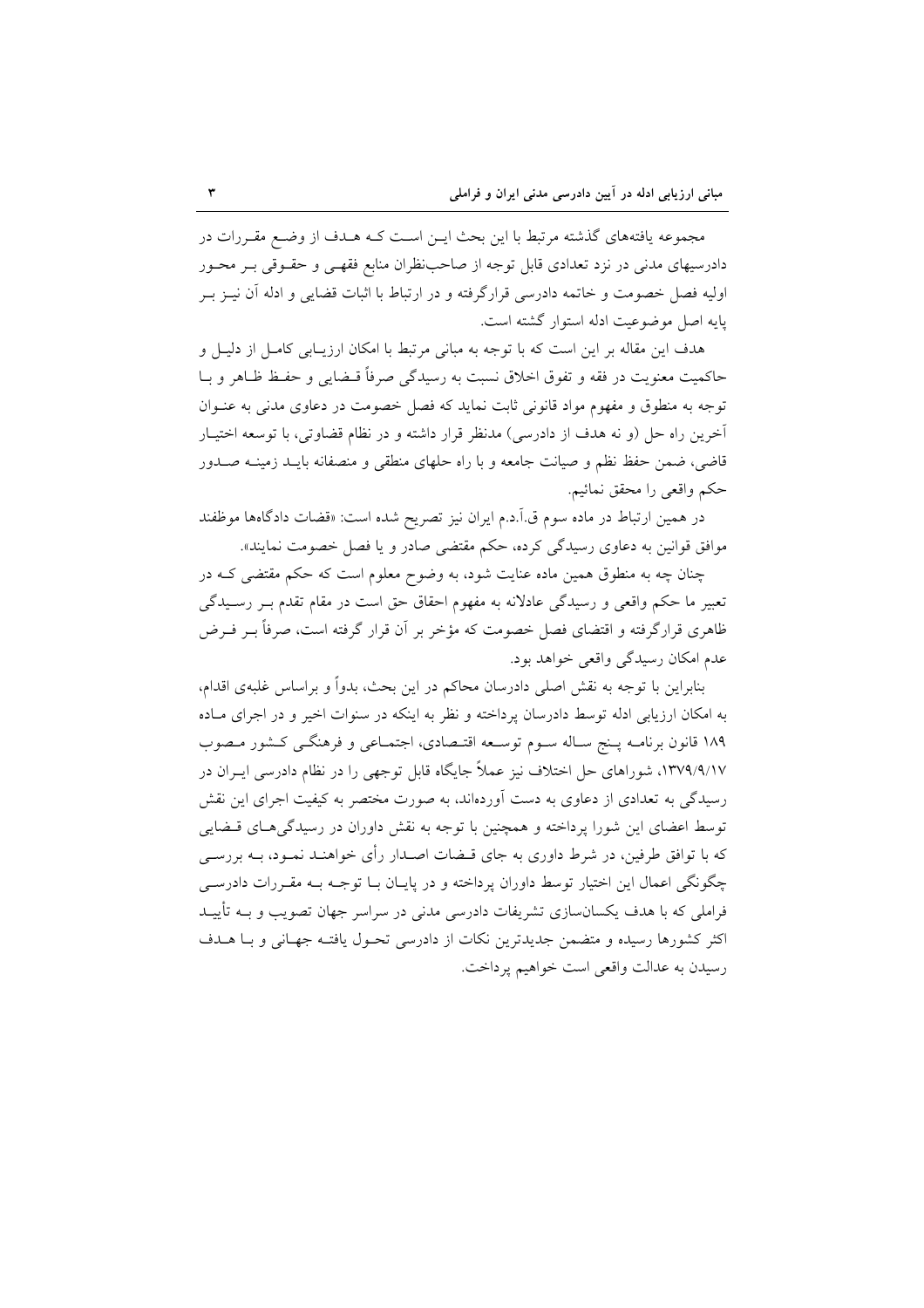## مدحث اول– میانی نظری ارز بابی ادله اثبات دعوی

نکته اصلی در این مبحث، تبیین مفهوم ارزیابی (دلیل) و تأثیر و رابطه آن در اثبات قــضایی در نظام حقوقی ایران و آیین دادرسی فراملی است.

ارزیابی(evaluation) بـه معنـی و مفهـوم قـضاوت کـردن در مـورد ارزش و يـا شايــستگى پدیدههای موضوع بررسی میباشد. در این تعریف مفهوم ارزش نیز در جزئیات آن مترادف بـا اهمت است.

ارزش و اهمیت نیز ممکن است به طور مطلق سنجیده شـود و یـا ایـن کـه در ارتبـاط بـا موضوع و مسئلهای خاص مطرح گردد.

بدیهی است، جایگاه ارزیابی نسبت به موضوع درحالی کـه قـضاوت نـسبت بـه اهمیـت و ارزش یک مسئله به صورت مطلق صورت میگیرد و یا وقتی که نسبت به اهمیت آن، مرتبط با یک موضوع خاص مدنظر قرار گیرد، متفاوت خواهد بود.

به عنوان، مثال اگر نظریه ارائه شده توسط یک کارشناس رسمی، موضوع ارزیبابی قبضایی قرارگیرد، در فرضی که یک نفر حقوقدان به صورت مطلق جایگاه و نقش نظریه کارشناسـی را در دادرسی و نظام ادله اثبات دعوی بررسی میکند، به ایــن نتیجــه خواهــد رسـید کــه دادرس دادگاه هیچگونه تکلیفی نیست به رد و یا پذیرش این نظریه نداشته و به عبارت دیگـر ارزیـابی كلَّى قضايي براي دادرس از اين اظهارنظر فني، بين صفر تا صد متغير مي باشد.

اما اگر همین نظریه کارشناسی، در دعوای خواهان (الف) به طرفیت خوانده (ب) و در یک دعوای مشخص مدنظر قرار گیرد، به گونهای که کارشناس منتخب اولاً : بــا توجــه بــه جمیــع شرايط انتخاب كارشناس تعيين شده باشد و ثانياً : نظريه كارشناسي نيـز بــا مجمــوع شــرايط و اوضاع و احوال پرونده منطبق باشد، هرچند در ظاهر امر قاضی رسیدگی کننده هیچ تکلیفی بـه پذیرش و تبعیت از نظریه صادره نـدارد، امــا ارزیــابی وی نـسبت بــه ارزش و اهمیــت نظریــه کارشناسی صادره در پرونـده مـذکور بـسیار متفـاوت از قـضاوت کلـی او نـسبت بـه نظریـه کارشناسی به عنوان یک وسیله کلی اثباتی می باشد.

به عبارت دیگر، چنان چه قاضی بدون ارائه دلائل توجیهی نسبت بـه ردّ اسـتدلالی نظریــه صادره توسط کارشناس اقدام نکند هرچند در ظاهر امر رأی صادره صحیح میباشــد، امــا هــیچ امیدی به تأیید و پذیرش آن در مراجع رسیدگیکننده بعدی و در مرحلـه تجدیــدنظر نخواهــد بو د.

بنابراین، هرچند اختیار رد یا پذیرش نظریه کارشناسی به صورت مطلـق در اختیـار دادرس است، اما غيرمستقيم امكان عدم پذيرش نظريه منطبق با شرايط و اوضاع و احوال مسلم پرونده از وی سلب شده و نتیجتاً مشخص میگردد که نتیجه ارزیابی نسبت به ارزش دلیل و یا وسیله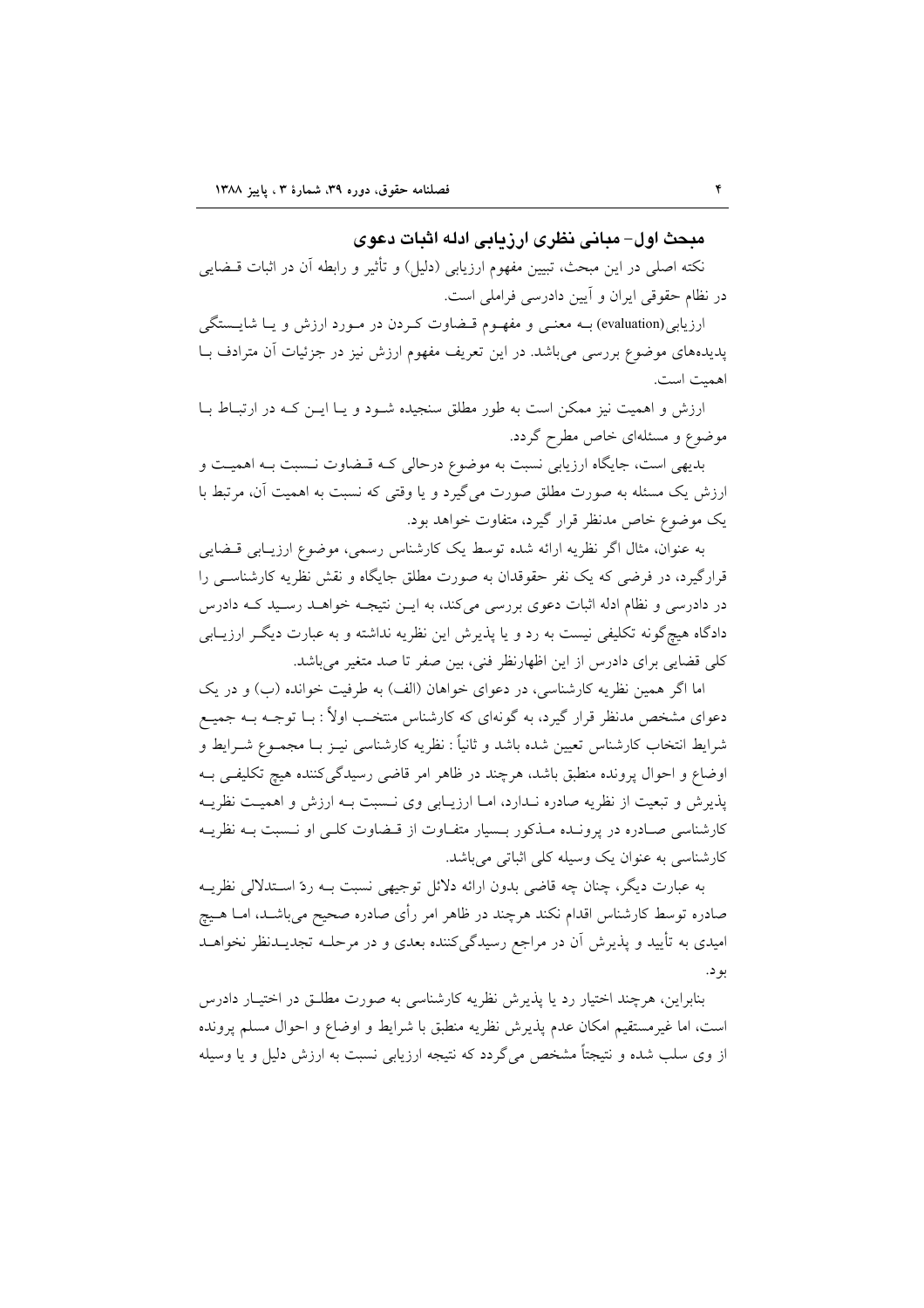اثبات قضایی در مفهوم کلی با وقتی که نـسبت بـه ارزش آن در ارتبـاط بـا موضـوع مـشخص بررسي مي گردد پکسان نخواهد بود.

در تعریفی دیگر ارزیابی کلی به مفهوم بررسی شایستگی پدیدههاست، با این وصف که در فرآیند قضاوت ابتدا دادههای لازم در مورد پدیده و موضـوع بحـث گـردآوری شـده و سـپس وضعيت موجود با وضعيت مطلوب مقايسه مي گردد.

اما اگر مفهوم عام گفته شده به شرح فوق را در مفهوم خـاص و قـضایی در نظـر بگیــریم، مقام ارزیابی کننده یعنی قاضی رسیدگی کننـده بـه دعـوای بـین خواهـان و خوانـده بـا بررسـی مجموعه مستندات و ادله اثباتی قضاوت می نماید که تا چه اندازه اولاً : هریک از این مستندات با وضعیت مطلوب و واقعی هر دلیل مطابقت دارد و ثانیاً تا چه اندازه در ارتباط با اثبات ادعای مطروحه مؤثر مي باشد.

همانگونه که مقوله ارزیابی در سایر زمینههـا و بـا توجـه بـه تحـولات علمـی ایجادشـده دگرگون شده است و در واقع با پیشرفت استفاده از علوم جدید روشهای ارزیـابی نیــز تغییــر یافته است باید دید که آیا پیشرفت علم و تکنولوژی در روش و ماهیت ارزیابی دلیل در نظـام حقوقي نيز تأثير داشته است يا خير؟

هم چنین آیا تفسیر و برداشتی که دادرس در نیم قرن قبل نسبت به دلیلی مثل سـند داشـته است با ارزیابی وی در شرایط فعلی و با توجه به روشهای مختلف و پیچیـده شـبیهسـازی و جعل و حاکمیت الکترونیک بر اسناد رایانهای و غیره یکسان است یا خیر؟

قبل از تبیین پاسخ نسبت به این سئوال و با توجه به اینکـه مفهـوم ارزیـابی در بــسیاری از موارد با مفهوم اندازهگیری(measurement) مترادف تلقی می گردد، ضـروری اسـت کـه بـه ایـن تفاوت توجه داشته باشيم.

(اندازه گیری شیوهای است برای انتساب اعداد به افراد و یا واحدها و یا خصیههای افراد براساس قاعده معین، به طوری که رابطه مشخص میان میزان واقعی خصیصه افراد برقرار گردد. به عبارت دیگر در اندازهگیری سعی بر آن است که یک ویژگی یا خصیـصه بـه صـورت کلـی توصيف گردد با توجه به اين كه ارزيابي به قضاوت در مورد پديدهها مي پردازد و اندازهگيري نیز تعیین کننده میزان واقعی است ، بنابراین ارزشیابی (ارزیابی) و اندازهگیری به صورت فرمول زیر درآمده است. اندازهگیری + قضاوت = ارزشیابی)،(بازرگان، ۱۳۸۳، ص۲۲).

در مقام یاسخ به این سئوال که جایگاه خاص ایـن تعـاریف در مقولـه ادلـه اثبـات دعــوی چگونه تحلیل می شود، خواهیم گفت: تحول نظام ارزیابی در تمام زمینهها شامل مبـانی اثبـاتی دعوی و به عبارت دیگر ارزیابی ادله نیز می باشد که در این تعریف با حفظ تمامی اصول حاکم بر ادله و وسایل اثبات دعوی و با بررسی بازده واقعی هر دلیل و ارتباط آن با دعــوی مطروحــه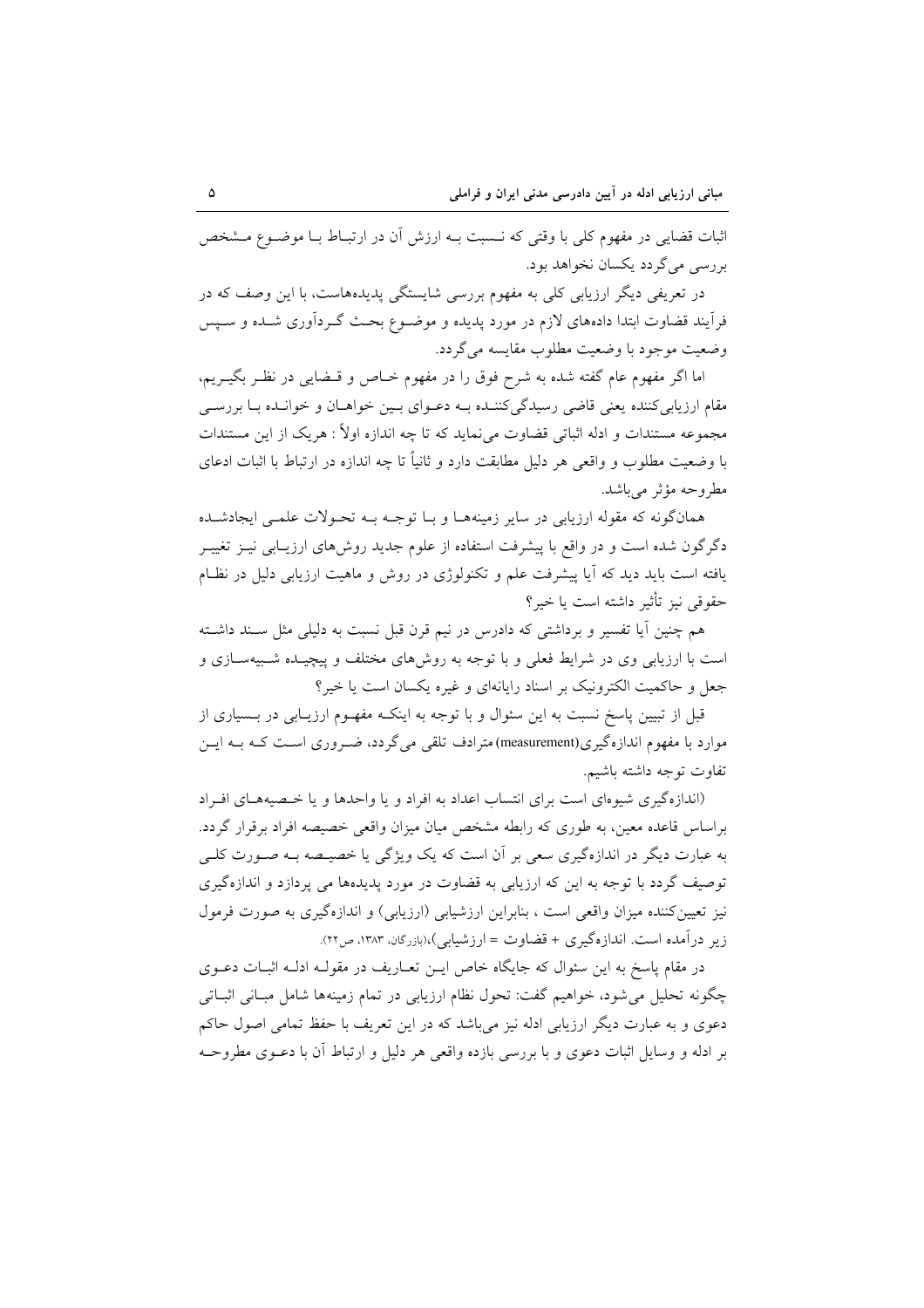و با تحلیل دادهها مبادرت به قضاوتی هدفمند، در جهت اجرای عدالت واقعی صورت خواهـد گر فت.

بند اول– ارزیابی دلیل توسط دادرس

دادرس ارزش اثباتی ادله و امارات قانونی و قضایی را در حدی که وجدانش را قانع سازد مورد ارزیابی قرار میدهد و در این جایگاه است که ممکن است یک دلیل به ظاهر قوی مـورد پذیرش قاضی قرار نگرفته ولی دلیل دیگری که در حالت اولیه از ارزش اثباتی کمتـر بهـرهمنــد است منجر به اقناع وجدان وي قرار گيرد.

«مقصود از ارزیابی دلیل، واکنش روانی است که دادرس اعلام می کند، آن چه مـدعی ارائــه کرده است اورا نسبت به روایداد مورد استناد قانع ساخته است یا نه؟ اختیار دادرس در ارزیابی دلیل طبیعی و لازمه صلاحیت او در تمیز حق است.

بنابراین، اگر قانونگذار به منظور حفظ نظم و یا حمایت از مدعی او را موظف سـازد کـه قطع نظر از قناعت وجداني خويش دليل را قاطع دعوى و يا مثبت أن بداند بايـد أن را خــلاف اصل و استثناء شمرد» (كاتوزيان، ١٣٨٠، ص٥٤).

بر این اساس وقتی دادرس به صحت شهادت و یا حتی اقرار کــه در رأس ادلــه قــرار دارد، اعتقاد پیدا نمی کند و برعکس ظن به عدم صحتش پیدا می کند آن را بی|عتبار تلقی کـرده و بـه آن ترتيب اثر نمي دهد.

اقناع وجدان منتج از ارزیابی ادله، یک نتیجهگیــری پیچیــده اســت کــه مجموعــه شــرایط و اوضاع و احوال پرونده برای قاضی ایجاد نموده و به دلیل همین اقتـضا نیــز ممکــن اســت کــه قاضی از توضیح و تشریح کامل آن در متن رأی ناتوان باشد، اما به صورت نسبی مکلف اسـت مبانی معقول ارزیابی خود را در متن رأی بیاورد.

در همین ارتباط ملاک حکم ماده ۳۵۳ قانون آیـین دادرسـی کیفـری فرانـسه قابـل اسـتناد می باشد.

در این ماده آمده است: (قانون توضیحی از دادرسان در باب جهتی که به مدد آن بـه یقـین رسیدهاند طلب نمی کند و هیچ قاعدهای که تعیـینکننـده قطعیـت یـک دلیـل باشـد را تجـویز نمي نمايد.... )

در ارتباط با کیفیت استدلال نسبت به مبانی رأیی کـه صـادر شــده اســت و ایجـاد تکلیـف بیشتر برای قاضی همچنین در موارد ٤٥٥ و ٤٥٨ قانون اَیین دادرســی مـدنی فرانــسه تــصریح شده که: (استدلال رأی باید کافی باشد، در این شرایط نمی توان استدلالی را پذیرفت که به این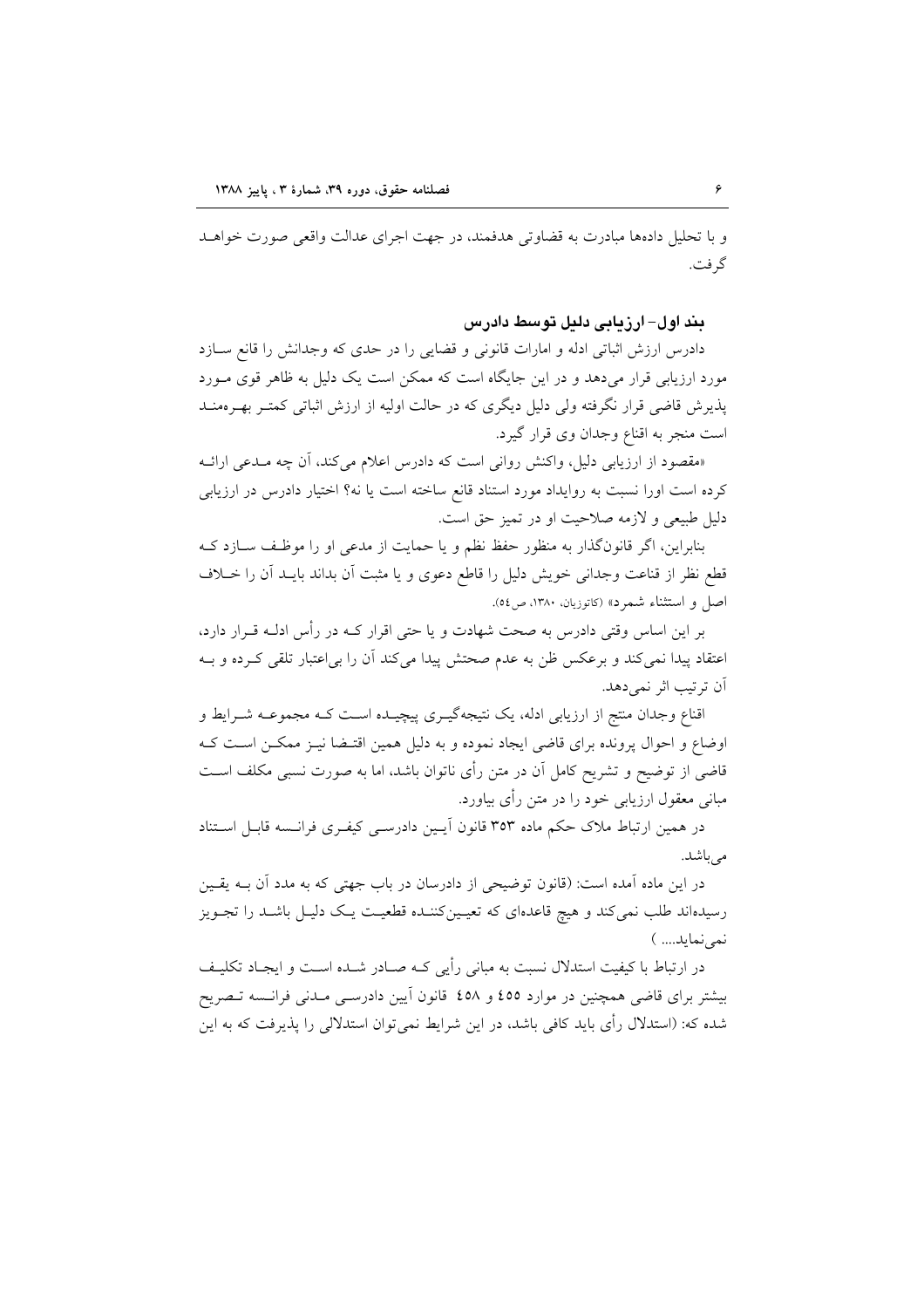اکتفا نموده که: از مـدارک پرونـده نتيجـه مـي گيـرد، درخواسـت بـه نظـر موجـه مـي رسـد) (شمس، ١٣٨٤، ص ٢١).

با اتخاذ ملاک از مقررات آیین دادرسی فرانسه و با توجه به وجه تشابه این قوانین با نظـام دادرسی ایران و نظر به وجه توفیر دادرسی های کیفری و مدنی و محـدودیت نـسبی اختیـارات دادرس رسیدگی کننده به دعاوی مدنی نسبت به مسائل کیفری تأکید می گردد که، توجه خــاص به اقناع وجدان قاضی که به منظور تحقق بهتر عدالت و رسیدن به حقیقت مـادی کـه در همـه دعاوی مدنظر ما میباشد هرگز به منزله خودمحوری قضایی نیست. بلکه به ایـن مفهـوم اسـت که قاضی کلیه ادله مرتبط باموضوع را بررسی کرده و علاوه بر آنچه که اصـحاب دعــوی ارائــه کردهاند و به تشخیص خود، هرگونه تحقیق دیگری را که لازم باشــد انجـام داده و بــا بررســی مجموعه آنها و با اقناع وجدانی مناسب رأی صادر کند.

یکی از تفاوتهای بین نتیجهگیریهای هیأت منصفه با دادرسان (صرف $\rm id$  از اینکه هیأت منصفه اصولاً در دعاوی کیفری شأن اقدام و رسیدگی دارد) این است که چه در عرف و رویــه فعلی حقوق ایران و چه در سایر کشورها، اعضای هیأت منصفه مکلف نیـستند مبـانی اولیــهای که آنها را به نتیجه رسانده است اعلام کرده، کما اینکه اصولاً اعضای هیأت منصفه متعدد بــوده و هريک ممکن است با توجه به مباني مختلف به نتيجه نهايي رسيده باشند.

بنابراین، عدم ضرورت مطلق درج و بیان مبانی مختلف مبتنی بر اعلام رأی توسط اعــضای هیأت منصفه، می تواند به منزله نقطه ضعفی برای اعلام نظر هیأت منصفه تلقی گردد، هر چنــد که نتیجه به دست آمده توسط اعضاء یکسان باشد. به هر حال در مقام مقایــسه، بـرای اعــضای هیأت منصفه صرف اعلام نتیجه نهایی کافی بوده و ضرورتی نسبت به ذکر مبانی اولیه که منجر به ارزیابی نهایی شده است نمیباشد.

اما برعكس دادرس مكلف است تا حد امكان مبانى اقناع وجدان خــود را از ذهــن پيچيــده خود به شکلی که برای دیگران قابل درک باشد ذکر نماید.

به عنوان نمونهای دیگر از این اختیـار، قـانون اصـول محاکمـات مـدنی جدیـد جمهـوری افغانستان که اقتباسی از حقوق پیشرفته غربی است، در بند چهارم از ماده پنجم و مـاده۱۲۲، در بیان وظیفه قاضی، حق ارزیابی اسناد و قراین که منطوق آن شامل ارزیبابی امبارات قطعی نیبز می باشد را پیش بینی نموده است که از این جهت به مراتب صریح تر از آیـین دادرسـی مـدنی ابران است.

بنابراین، نظریه هدف غایی که برای دادرس تعیین می گردد، رسیدن بـه عـدالتی اسـت کـه اقتضای این عنوان را دارد.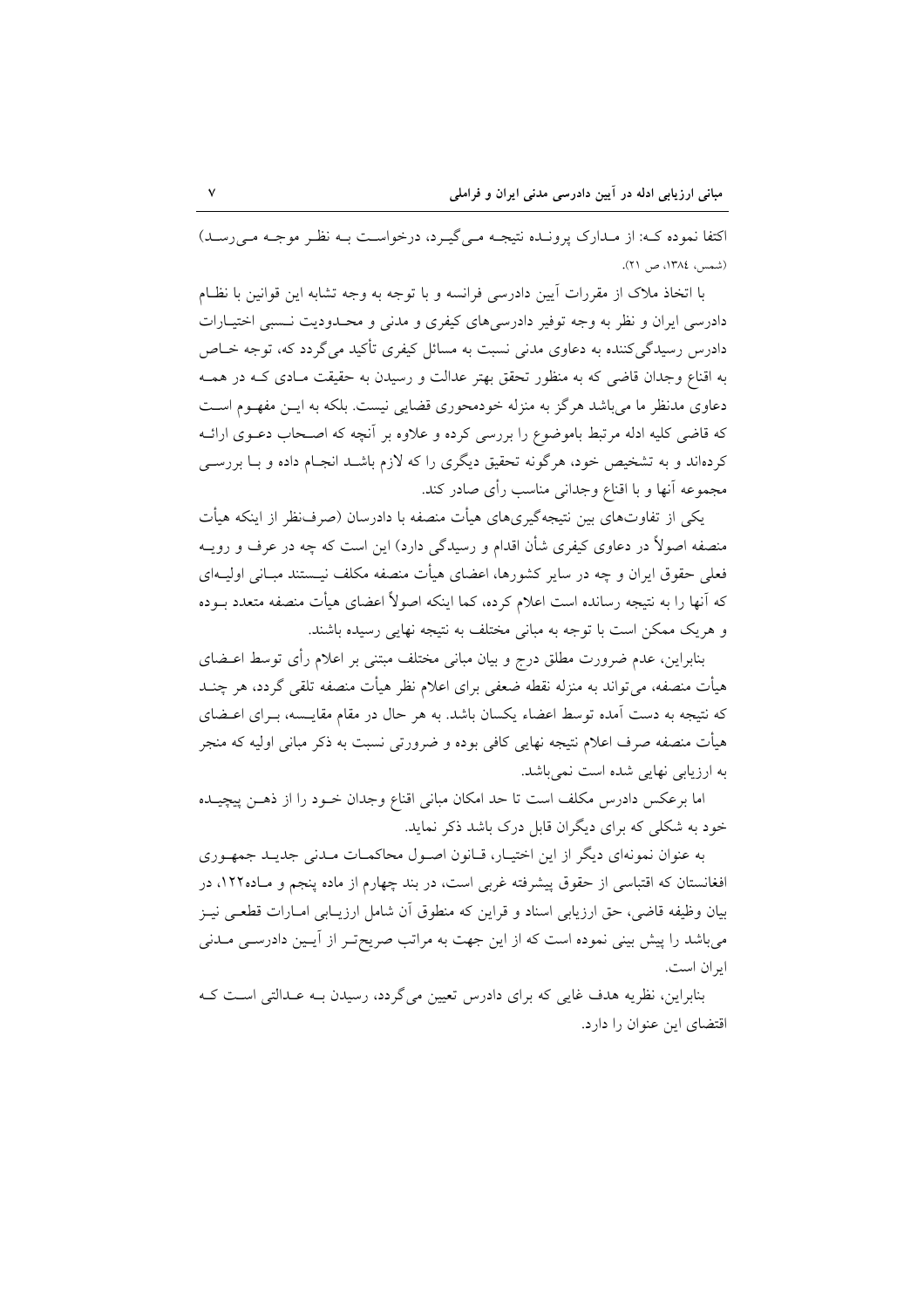قواعد ناظر بر تحقق عدالت قضايي بايد تـسهيل و تـضمين كننـده ايـن هـدف بـوده و لـذا مجموعه مقررات دارسی مدنی را باید براساس همین اصل تفسیر و اعمال نمود به گونهای ک افتخار مسئولين قضايي صرفاً اجراي اصول و مواد آيـين دادرسـي و فـصل خـصومت نبـوده و بلکه مطلوب واقعی تصمیمات منطقی و منصفانه و در جهت رسیدن حق به حقدار باشد.

(در مقام اثبات دعاوی، برای دلیل می توانیم عناصر مادی و معنوی مختلف قائل شـویم بـا این وصف که عنصر مادی اَن را مربوط به عناصر و وقایع ثابته دعوی که در نزد قاضـی اثبــات می شوند بدانیم، به گونهای که تحقق آنها دلالت نماید بر اثبات واقعهای کـه موضـوع دادرســی قرار دارد.

عنصر معنوی را نیز استنباط قاضی میدانیم که براساس ذکاوت و تجربه و دانش خـویش و ارزیابی کلی از قراین و از عنصر مادی دلیل انجام میدهد. این امر نسبت به ادله مختلف متغیـر و بيشترين تأثير و قدرت آن در امارات قضايي اعمال مي گردد) (مرقس، ١٩٩٨، ص ٨٧).

در این تعریف آزادی عمل قاضی به گونهای است که می تواند عناصـر مـادی را بــه عنــوان قرینه و اماره قضایی مؤید تـشخیص داده و از لحـاظ معنـوی نیـز هریـک از ایـن قرینــههـا را ثابتکننده دعوی خواهان بداند به گونهای که به اقناع وجدان برسد.

با همین ملاک، مجموع شرایط حاکم بر ادله ضمن توجـه بـه شـرایط تکلیفـی قـانونی بـه گونهای خواهد بود که قاضی بتواند بـه شـیوه مراجعـات و اکتـساب ادلـه از طریــق قــانونی و غیرقانونی، شرایط اجتماعی، فرهنگی و اقتصادی، تعداد وکلای منتخب و بسیاری از قرینههـای فرعی که ممکن است بر پایه ادله مصرح قانونی نبوده و در فرأیند کلـی ارزیــابی ایفـای نقــش می نمایند توجه نماید به شیوهای که برای هر انسان فهیم و عاقل، کنار هـم قرارگـرفتن آنهـا در کنار ادله و با توجه به اصول حقوقی، نتیجهی تقریباً واحدی را ایجاد کند.

در این راستا بهرهگیری از علوم و فناوریهای مختلف نیز گستره این امکان را سهل تر کرده و تغییری قابل توجه را در نظام سنتی اثبات قضایی ایجاد کردهاند. بنابر مبـانی گفتـه شـده بـا يذير ش احتمال خطاي قابل قبول در دادرسي، قاضي مدني نيز على رغم احصاي ادله با ارزيابي کلی از آنها، چنانچه امکان رسیدن به حقیقت مادی را نداشته باشـد، تـا حـد امکـان حقیقـت قضایی را به حقیقت مادی و واقعی نزدیک تر خواهد کرد. ۱

مقوله ارزیابی از دلیل را به طور اجمال در نظام حقوقی افغانستان و فرانسه بررسـی کـردیم و در جهت مقايسه مختصر با حقوق كامنٍلا كه امروزه به عنـوان مجموعـه وسـيعي از حقـوق

۱. یکی از مبانی مورد بررسی توسط هیأت نظارت و ارزیابی دادستانی انتظامی قضات و بر اساس بند «ب» ماده هفتم آیین نامه نظارت وارزیابی مصوب ۸۲/٤/۲۱ که در اجرای ماده ۲۷ قانون اصلاح پارهای از قوانین دادگستری مصوب ۱۳۵۲ تنظیم شده است، بررسی قدرت استنباط و شم قضایی دادرسان در استفاده از ادله اثبات دعوی میباشد.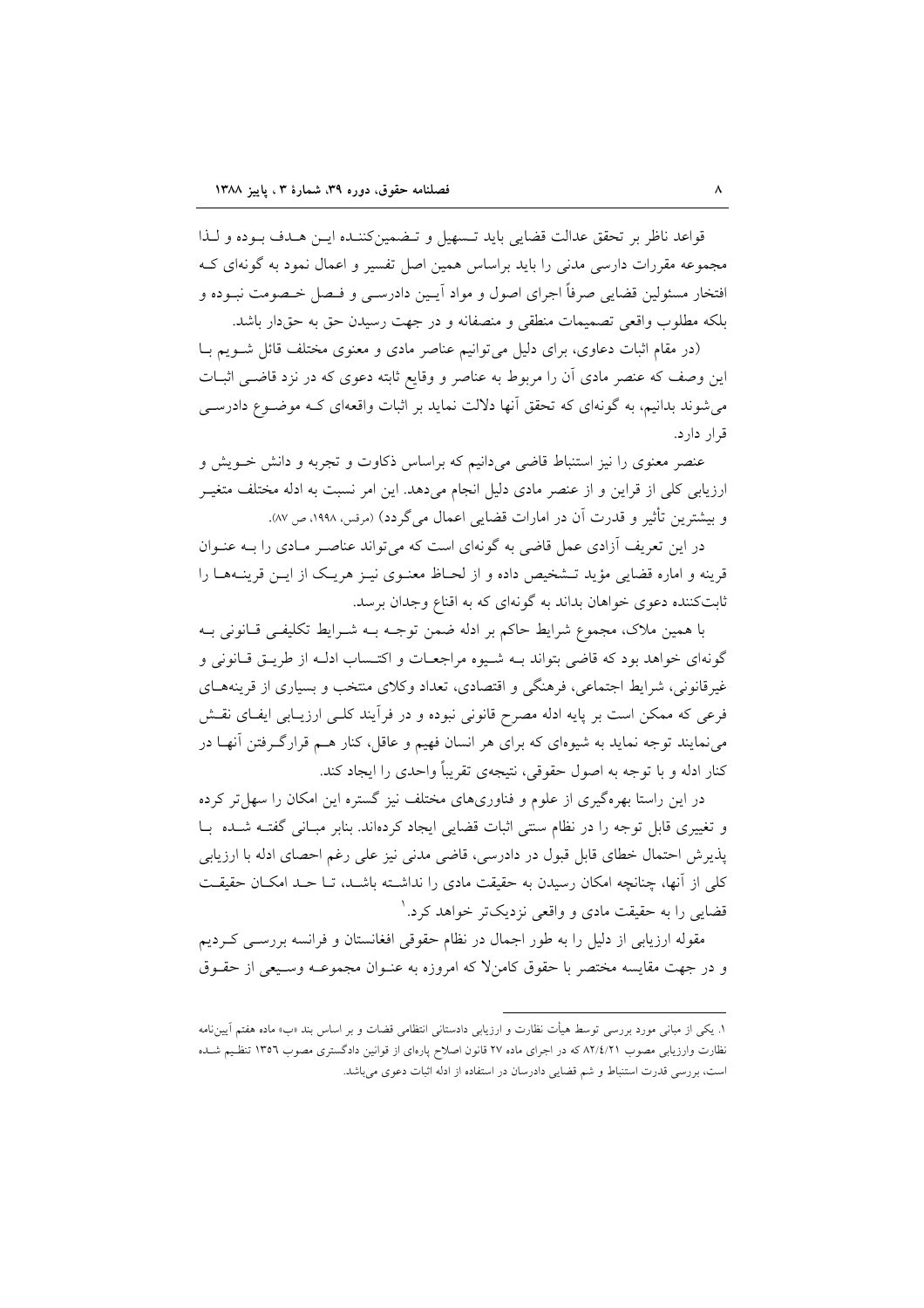نوشته و نانوشته در دست مـىباشـد اضـافه مـىنمـائيم: «ايـن مـسئله، (أزادى عمـل قاضـى و پیچیدگی آن) خصوصاً در کشورهای تابع حقوق کامنلا که دارای قواعد الزامآور در تبعیت از حقوق بشری میباشند و یا کشورهایی که به قانونگذاری بـر پایــه توجــه بــه حقــوق اساســی جهاني اهميت مي دهند نمايان مي گردد» (Kirby,2004, p.67).

در همین ارتباط در تفسیر و توضیح مقررات دادرسی مدنی انگلیس نیز آمده است: «نقشی که دادگاه به عنوان ارزیابی کننده نهایی از دلیل دارد مانع از آن نیست که در جریـان

دادرسي كليه ادله و حتى مفاد شهادت را كنترل نمايد» ( civil procedure ,1989 p.225).

در نظام قضایی ایران نیز بر اساس توجه بیشتر به عقلانیت و در راسـتای ایــن تحـولات و گسترش آسایش و عدالت قضایی و به منظور ارائه مستندات مرتبط با این حق در دعاوی مدنی مواد زير قابل استناد است:

۱– ماده ۱۳۳۵ ق.م اشعار میدارد: توسل به قسم وقتی ممکن است کـه دعـوی مـدنی نـزد حاکم به موجب اقرار یا شهادت یا علم قاضی بر مبنای اسناد و امارات ثابت نشده باشد.... علم قاضی در این مفهوم خاص مستنبط از قراین متعادل و عرفی و به نوعی ارزیابی کلی از ادلـه و وسائل و مبانی متعارف و معقول میباشد؛

۲- ماده ۱۰۵ قانون مجازات اسلامی حاکی از این است که قاضی میتواند در حتیالله و حقالناس به علم خود عمل کند و حدّ الهی را جاری نموده و لازم است مـستند علـم را ذکـر  $1:5$ 

ماده مزبور هرچند در بین مجموعه مواد قانون مجازات اسلامی درج شده است، و لکـن بـا استفاده از اطلاق آن و تسری شمول حقوقالناس به دعاوی کیفری و مدنی و امکان ارزیبابی از ادله به عنوان مبنای حصول علم برای قاضی در دعاوی مدنی نیز قابل استناد میباشد؛

٣- مفهوم ماده ١٢٧٧ ق.م به اين شرح كه قاضي مجاز باشد مباني مرتبط با فساد اقرار، مثل اشتباه یا غلط بودن اقرار و یا اینکه اعلام عذری مانند تقابل اقرار با گرفتن وجهی کـه وصـول نشده است را مورد بررسی و ارزیابی قرار دهد؛

٤– ماده ٢٤١ ق.آ.د.م به اين شرح كه: تشخيص ارزش و تأثير گواهي با دادگاه است؛ ٥– ماده ٢٦٥ ق.آ.د.م به اين شرح كه: در صورتي كه نظـر كارشـناس بــا اوضــاع و احــوال محقق و معلوم مورد كارشناسي مطابقت نداشته باشد دادگاه به آن ترتيب اثر نخواهد داد؛

٦- مـاده ٢٥٥ ق.اً.د.م ، اطلاعــات حاصــل از تحقيــق و معاينــه محلــي از امــارات قــضايـي محسوب مي گردد كه ممكن است موجب علم يا اطمينان قاضي دادگاه و يا مؤثر در آن باشد.

با توجه به ماده ١٣٢٤ ق.م كه امارات قضايي را قرينههايي ميداند كه به نظر قاضي واگذار شدهاند و با توجه به این که مفهوم اماره قضایی، اوضاع و احوال مرتبط بـا موضـوع و بــه نظـر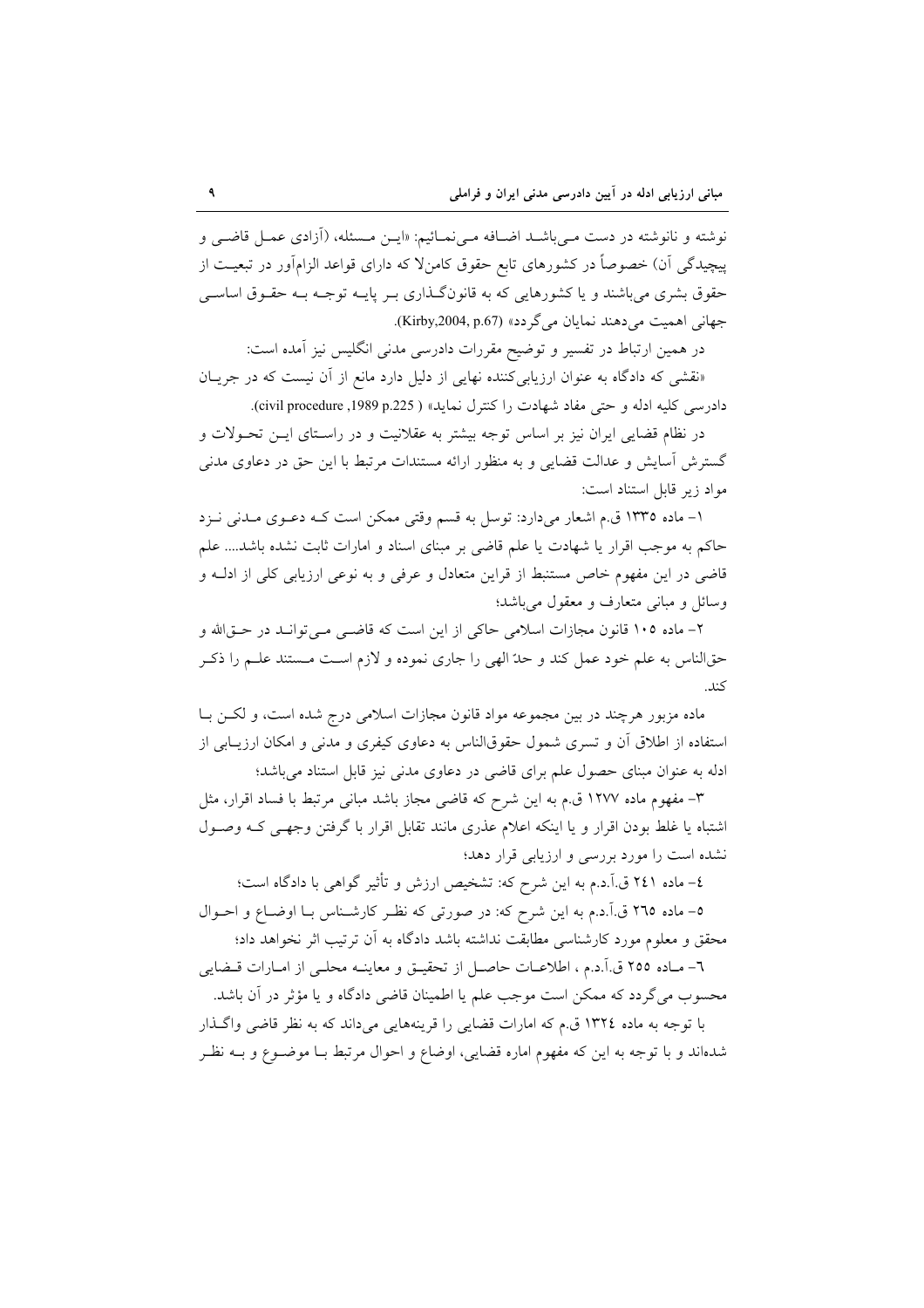قاضی می باشند، بنابراین ارزیابی تحقیقات و معاینه محلبی، مــشابه امــارات قــضایی در اختیــار دادر س مے پاشد؛

۷– تبصره ماده ۷۰ قانون ثبت به این شرح: هر گاه کسی که موجب سـند رسـمی اقــرار بــه اخذ وجه یا مالی کرده یا تأدیه وجه یا تسلیم مالی را تعهد نموده مدعی شود که اقرار یــا تعهــد او در مقابل سند رسمي يا عادي ياحواله يا برات يا چک يا فتـه طلبـي بـوده اسـت کـه طـرف معامله به او داده و آن تعهد انجام نشده است و يا حواله يا برات يا چک يا فته طلب پرداخت گردیده است این دعوی قابل رسیدگی خواهد بود؛

۸– ماده ۸ قانون اصلاح پارهای از قوانین دادگستری مصوب ۱۳۵۲؛ در رسیدگی به تمـامی دعاوی حقوقی، ارزش و موعد اقامه دلائل برای اثبات دعوی همان است کـه در قـانون آيـين دادرسی مدنی پیش بینی شده، ولی دادگاه می تواند هرگونه تحقیق و یا اقلدامی را بـرای کـشف واقع به عمل آورد. در مواردی که بر دادگاه معلوم باشد استناد یا تقاضای یکی از طـرفین مـؤثر در اثبات ادعا نیست دادگاه می تواند با استدلال از ترتیب اثر دادن آن خودداری کند؛

۹- ماده ۲۸ لایحه قانونی تشکیل دادگاههای عمومی ۱۳۵۸؛ در تمامی امور حقوقی دادگاه علاوه بر رسیدگی به دلائل مورد استناد طرفین دعوی هرگونه تحقیـق و یـا اقـدامی کـه بـرای كشف حقيقت لازم باشد انجام خواهد داد.

١٠- ماده ١٩٩ ق.آ.د.م به اين شرح كه: در تمامي امور حقوقي دادگاه علاوه بر رسيدگي بـه دلایل مورد استناد طرفین دعوی هرگونه تحقیق و یا اقدامی که برای کشف حقیقت لازم باشـد انجام خواهد داد.

نظر به اینکه در تفکر سنتی حاکم بر اثبات قضایی، موضوعیت ادله اثبـاتی بـه عنـوان وجـه غالب در رسیدگیهای قضایی مدنظر قرار میگیرد و در رابطـه بـا مبـانی اسـتنادی و مفهـوم استنباطی از مواد مقدمالذکر رابطه ادله قضاء و امکان ارزیابی از ادله در منابع فقهی نیز در خور توجه می باشد، به شرح زیر به امکان استفاده از مبانی فقهی مرتبط با ادله امر به معروف و حکم به عدل مي پردازيم.

### الف- اطلاق ادله امر به معروف

در فرضی که قضاوت نیز به عنوان شاخهای از امر به معروف تلقی گردد و به استناد آیه ۷۱ از سوره توبه و براساس اطلاق مستنبط از آن، تكليف مردم به انجـام معـروف شـامل قــضاوت قاضي نيز مي باشد.

چنان چه قضاوت مصداق امر به معروف باشد کمااینکه آمده اسـت: «لأنالقـضاء مـن بــاب الامربالمعروف» (محقق حلبي، ١٤٠٢ هـق، ص ٦٩)، از جهـت دادرســي و كيفيــت صــدور حكــم، اگــر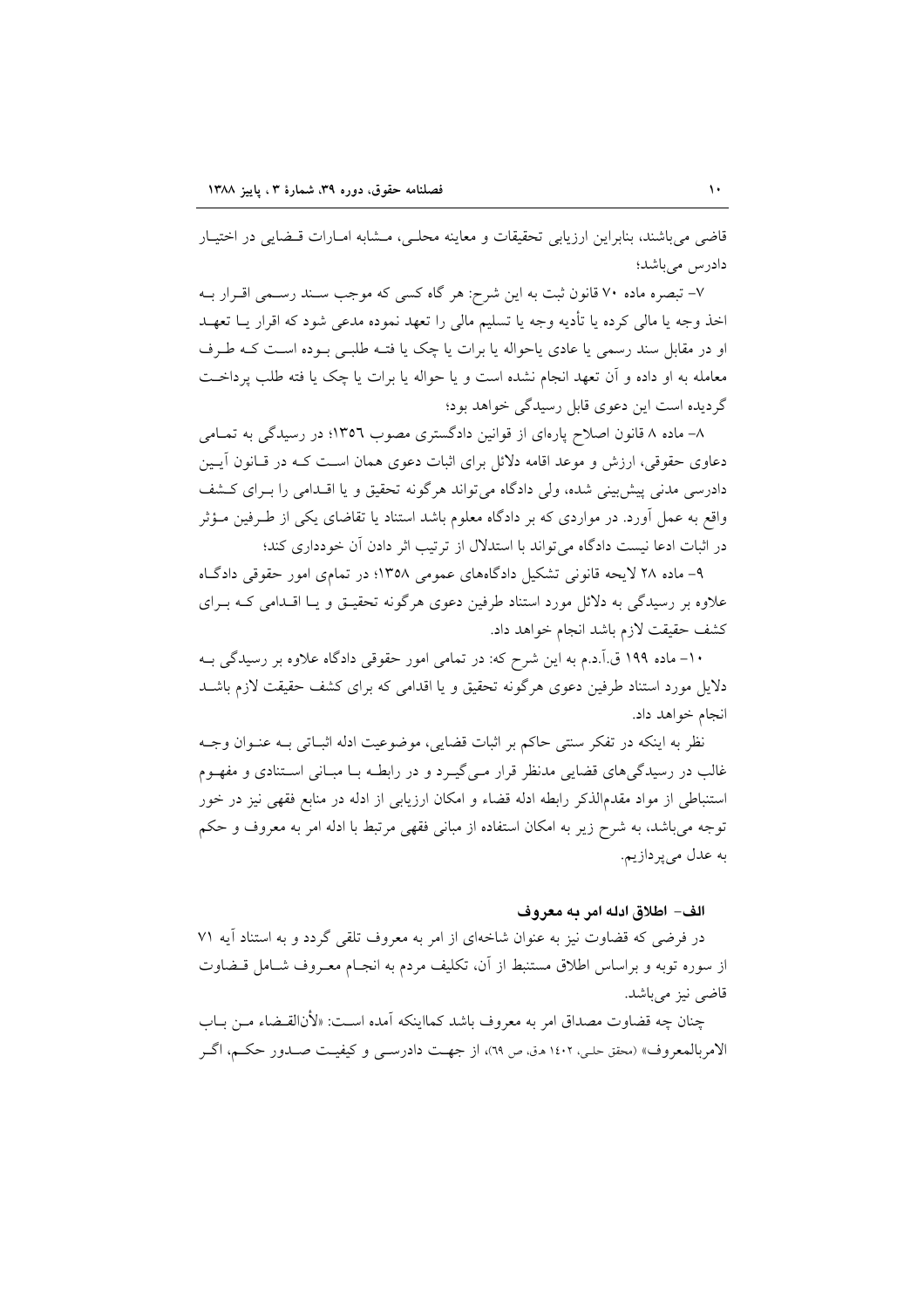دادرس با توجه به وضعیت ظاهری پرونده و رسیدگی قانونی حکم قضیه را صادر کنـد، ظـاهر در این است که امر به معروف تحقق یافته و به عبارت دیگر اطلاق آن اعم از رسیدگی قــانونی ياواقعي است.

چنان چه از این دلیل در متون فقهی استفاده کنیم به جز بهرهمندی از اطلاق آن کــه نتیجتــاً و به طور توأمان فصل خصومت و قضاوت واقعی را شامل می گـردد، نتیجـهای دیگـر حاصـل نخواهد شد. به نظر ما دراصل این استنباط تردیدی نیست و آن چه که در ایــن اسـتناد مغفــول مانده است استناد به این اطلاق در جهت هدف از دادرسی است.

به عبارت ديگر در اطلاق قضاوت به عنوان مصداق امر به معروف هرچند قضاوت واقعـي و فصل خصومت در منابع فقهی انجام معروف میباشد، اما سئوال ایـن اسـت کـه موضـوعیت اولیه فصل خصومت در دادرسیهای مدنی از کجا استنباط شده است؟

بنابراين، على رغم تأييد اطلاق دليل فقهي مقدم، تأكيد مـي نمــائيم كــه اطــلاق قــضاوت بــه عنوان مصداق امر به معروف در قضاوت واقعی و فصل خصومت باید بـه همـراه ادلـه دیگـر مورد استناد قرار گیرد و در نتیجه با توجه به مبـانی لـزوم حکـم بـه حـق و عـدل، مـیتـوانیم برعكس تقدم دادرسي و قضاوت واقعي را نسبت به فصل خصومت، از منابع فقهي نيز استفاده کرده و برای اجرای این هدف، اسباب وصول به آن که همانا امکان ارزیابی درست و کامـل از ادله است را ايجاد نموده و نهايتاً به عنوان آخرين اقدام (و نه هدف از دادرسي) چنان چه هـيچ امکانی برای تشخیص حق به صورت قطعی نباشد فصل خصومت نمائیم.

### ب – اطلاق ادله حكم به حق و عدل

«مستفاد از كتاب و سنت، صحت حكم به حـق و عـدل و قـسط اسـت. از مبـاني آيـات و روایات مرتبط با عناوین مذکور استفاده میگردد که صدور حکم بـه حـق و عـدل بـرای کلیـه مكلفين واجب بوده و با استناد به اطلاق آن، قاضي، بر فرض صدور حكم به حــق نــسبت بــه اجراي آيه شريفه عمل نموده است» (سبحاني، ١٤٢٢ هـق ص ٨٥).

در این تعبیر مصداق اطلاق استنادی آیات مختلف قرآن (آیههای۱۳۵و ۸۵ از سـوره نـساء و ٤٧ و۱۸ ز مانده)، شخص قاضی است و در این راستا برآنیم که با بررســی آیــات مــذکور، امکــان اســتناد و استفاده از اطلاق أنها را از جهت نوع حکم نیز مورد توجه قرار دهیم.

یعنی مشخص کنیم که آیا اطلاق آیات تکلیفی برای صدور حکم به عـدل و حـق، اعــم از حکم واقعي و حکمي است که فصل خصومت مي نمايد يا خير و به عبارت ديگر مفهوم واقعي (يحكم بما انزل الله) چيست؟ در تفسیر یکی از این آبات آوردهاند: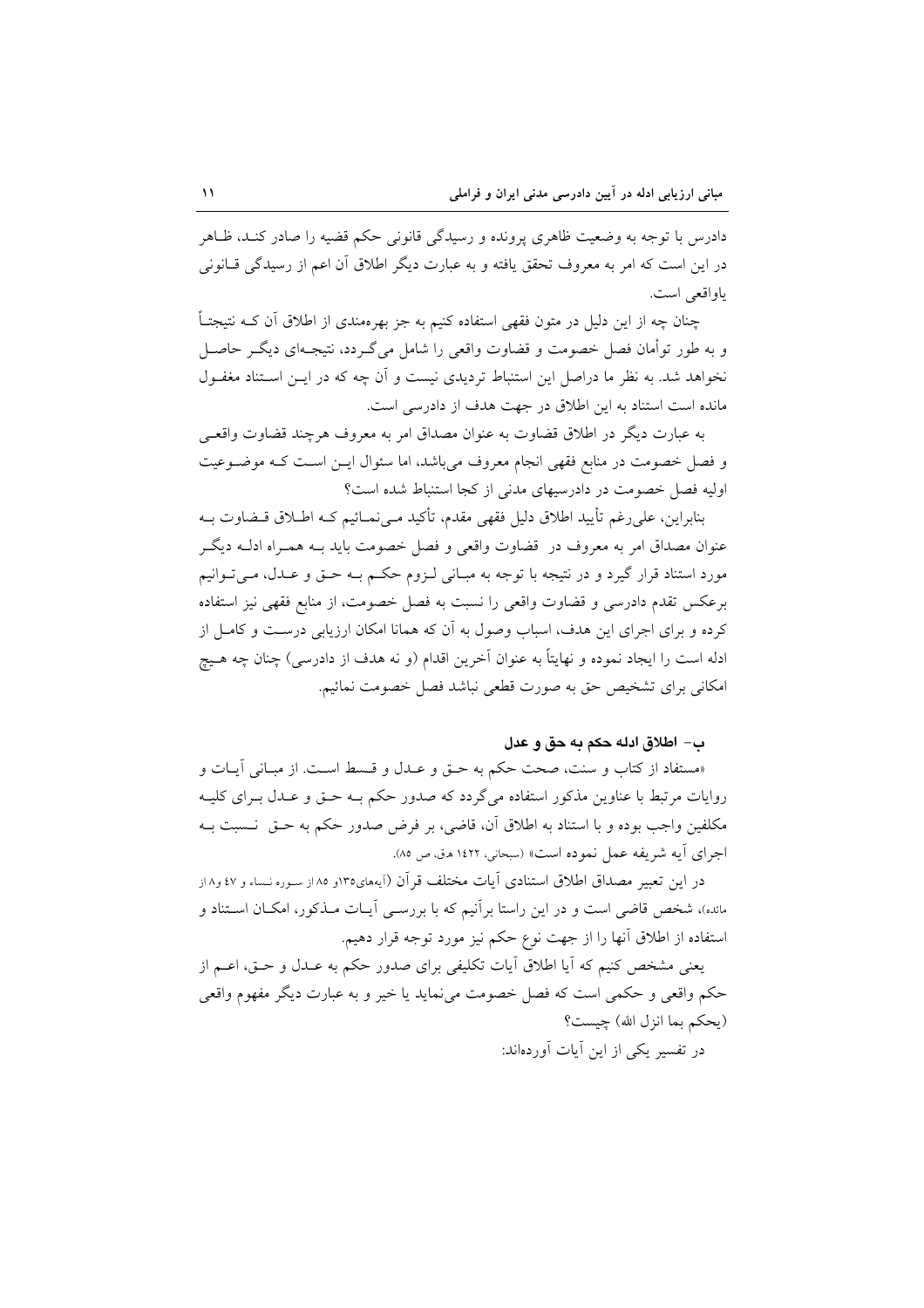«اگر قاضی علم به حقیقت پیدا کند و لکن براساس علــم حاصــله رأی ندهــد، هرچنــد در صورت عدم حصول علم و صدور حکم معذور است اما با توجه به جایگاه مهم الزام به صدور حکم براساس علم و عدل، اگر قصوری در مراجعه به مقدمات صدور حکم داشته باشد محـل ابر اد است.... » (طباطبایی، ۱٤٠٠ ه.ق، ص ٣٤٧).

از مفهوم عبارات مزبور استنباط می گردد که استفاده از اطـلاق حکـم بــه عــدل و قــسط در ارتباط با احکامی که صرفاً فصل خصومت نموده و دور از قضاوت واقعی هستند صحیح نبوده و چون یکی از اغراض مندرج در آیات قـرآن مجیـد احقـاق حـق واقعـی بـه عنـوان یکـی از روشهای رسیدن به قسط و عدل است، بنابراین استفاده از این نوع اطلاق در خـصوص انـواع حکم صحیح نخواهد بود.

«به مقتضاى علت تشريع قضاوت، بر حاكم است كه استماع كند و آن گاه قسط و عــدل را كه غايت ارسال ييغمبران عليهم|لسلام است اقامه نمايد. وظيفه قاضي رفع ظلـم از مــدعى، بــا الزام محکومعلیه به ادای حق است و با جهالت دعوی، چنین الزام و حکمی مقـدور نیـست.... مشروعیت قضاوت برای حکم به حق است و فصل خصومت در موردی که مدعی به از بعضی جهات مجهول و از بعضی جهات دیگر معلوم است ممکن است» (محمدی گیلانی، ۱۳۱۲، ص ۱۰۵).

از این عبارات استنباط می شود که مفهوم حکم به عدل چیزی جز قضاوت واقعی نیست و اگر امکان وقوف به واقع را نیابد و بالاجبار فصل خصومت نماید، به دلیـل تجـویز قــانونی در اختتام دعوی، صرفاً موضوع مطروحه را خاتمه داده کمااینکه در ماده سوم قانون آیین دادرســی مدنی ٰ نیز به وضوح این دو مفهوم از یکدیگر جدا شده ولکن تأکید بر این است که تأخیر بیان فصل خصومت نسبت به حکم مقتضی در مفهوم حکم عادلانه نیز ناشی از توجه قانون گذار بـه هدف اوليه احقاق حق واقعي در اثبات قضايي است.

«براساس تبادر از کلمه حق و عدل، در حقوق اسلامی، هدف شرعی، دستیابی بـه حقیقت واقعي است و با توجه به اين هـدف تفكيكـي بـين حقيقـت واقعـي و قـضايي وجـود نـدارد» (خورسنديان، ١٣٨٠، ص ٣٧).

## بند دوم–ارزیابی دلیل توسط اعضای شوراهای حل اختلاف

این شوراها در راستای مفـاد مـاده ۱۸۹ قــانون برنامــه پــنج ســاله ســوم توســعه اقتــصادی، اجتماعی و فرهنگی جمهوری اسلامی ایران مصوب ۱۳۷۹ تشکیل گردیدهاند.

١. ماده ٣ ق.اَ.د.م: قضات دادگاهها موظفند موافق قوانین به دعاوی رسیدگی کرده حکم مقتضی صـادر و یـا فـصل خـصومت نمايند.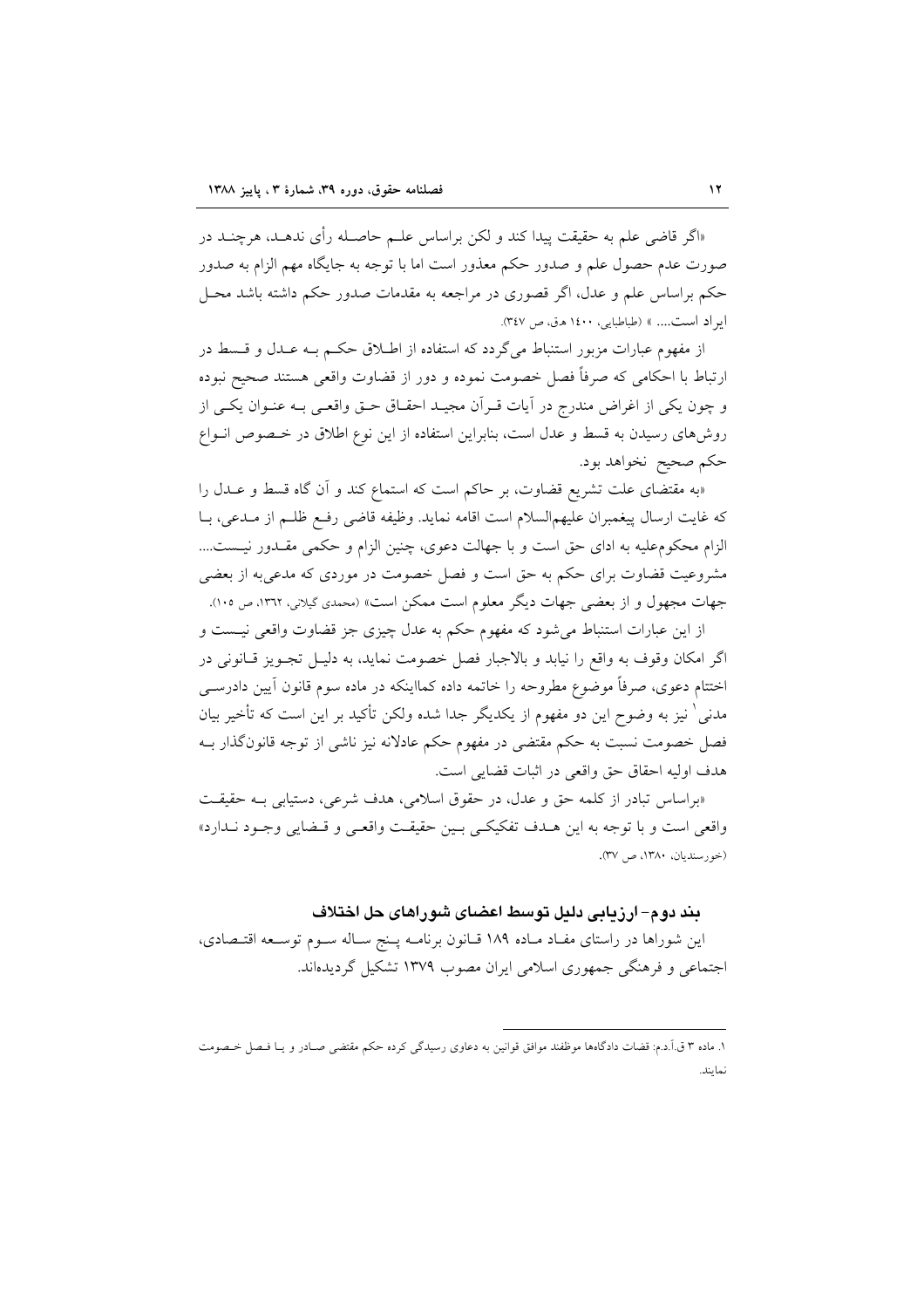صرف نظر از اینکه در ماهیت جایگاه این نهاد بــه عنــوان مرجــع قــضایی و یــا غیرقــضایی می توان اختلاف کرد، به هر حال به عنوان نهادی خاص و متمایز از دادگاههای دادگستری، در خصوص کیفیت و امکان بررسی و ارزیابی دلیل توسط اعضای أن می تـوان بحـث و اسـتدلال ک د.

علاوه بر صلاحیت، مقوله تطبیق آثار و احکام مترتب بر هـر یـک از ایـن مراجـع قــضایی نسبت به آرای صادره از دادگاهها، پیوسته یکی از موضوعات مهم و بحث برانگیــز بــوده اســت که نمونه بارز آنها قابلیت بهرهمندی آرای این مراجع از عمومات قاعده اعتبار امر مختومه و یـا عدم آن و امکان اعتراض ثالث نسبت به این آراء و غیره است که در فرض پــذیرش هریــک از این دو نظر، آثار مهمی را به تبع پذیرش و یا عدم پذیرش این قاعده نسبت به آرای صــادره از طرف این مراجع ایجاد نموده، اما مسئلهای مهم که در ایـن ارتبـاط در گذشـته بـه آن پرداختـه نشده است، عنوان: امکان و کیفیت ارزیابی دلیل در این مرجع است که به طور خلاصـه مـورد بحث و بررسی قرار خواهدگرفت.

شوراهای حل اختلاف هیئت هایی هستند که بدواً نسبت به مصالحه بین افراد اقدام کرده و پس از مرحله مصالحه و در صورت عدم تحقق آن، اختیار صدور رأی را دارند.

«در این تعریف شاید بتوانیم مفهوم اولیه و اصطلاحی شوراهای حل اختلاف را بـه معنـای (اصلاح ذاتالبین) عنوان کنیم که دراین صورت: مصالحه و سازش و توافق، مفهـومی را افـاده می کند که طرفین در طی اَن برای حل و فصل اختلافات و تضمین منافع دوطرفه چانهزنــیهــا، دیدگاهها و خواستههای خود را تا حدودی تعدیل می نمایند تا سـازش صـورت گیـرد» (عباسی.  $(27 - 117)$ 

با توجه به مقررات مختلف که مبنا و سابقه این قانون بودند از جمله قانون شـورای داوری مصوب ١٣٦٦ و قـانون تـشكيلات وظـايف و انتخـاب شـوراهاى اسـلامى كـشور و انتخـاب شهرداران که به موجب بند«ح» ماده ٦٨ آن یکی از وظـایف اصـلی شـوراهای اسـلامی تـلاش برای رفع اختلاف افراد و محلات و حکمیت بین آنها بوده است، می توان استدلال کرد:

احقاق حق واقعی یکی از مبانی اصلی و اولیه در دادرسی های انجام شده توسط شـوراهای حل اختلاف خواهدبود و بنابراین امکان و میـزان ارزیـابی ادلـه توسـط اعـضای شـورای حـل اختلاف در جهت احقاق حق واقعی به مراتب از قضات قـویتـر خواهـدبود. در تقویـت ایـن استدلال که هدف مهم داوری و رسیدگی توسط شوراها احقاق حق می باشد توجه بـه یکـی از مباني منظور شده جهت تصويب مقررات مرتبط با شوراها حائز اهميت است. در مبنای ذکر شده برای شوراها آمده است: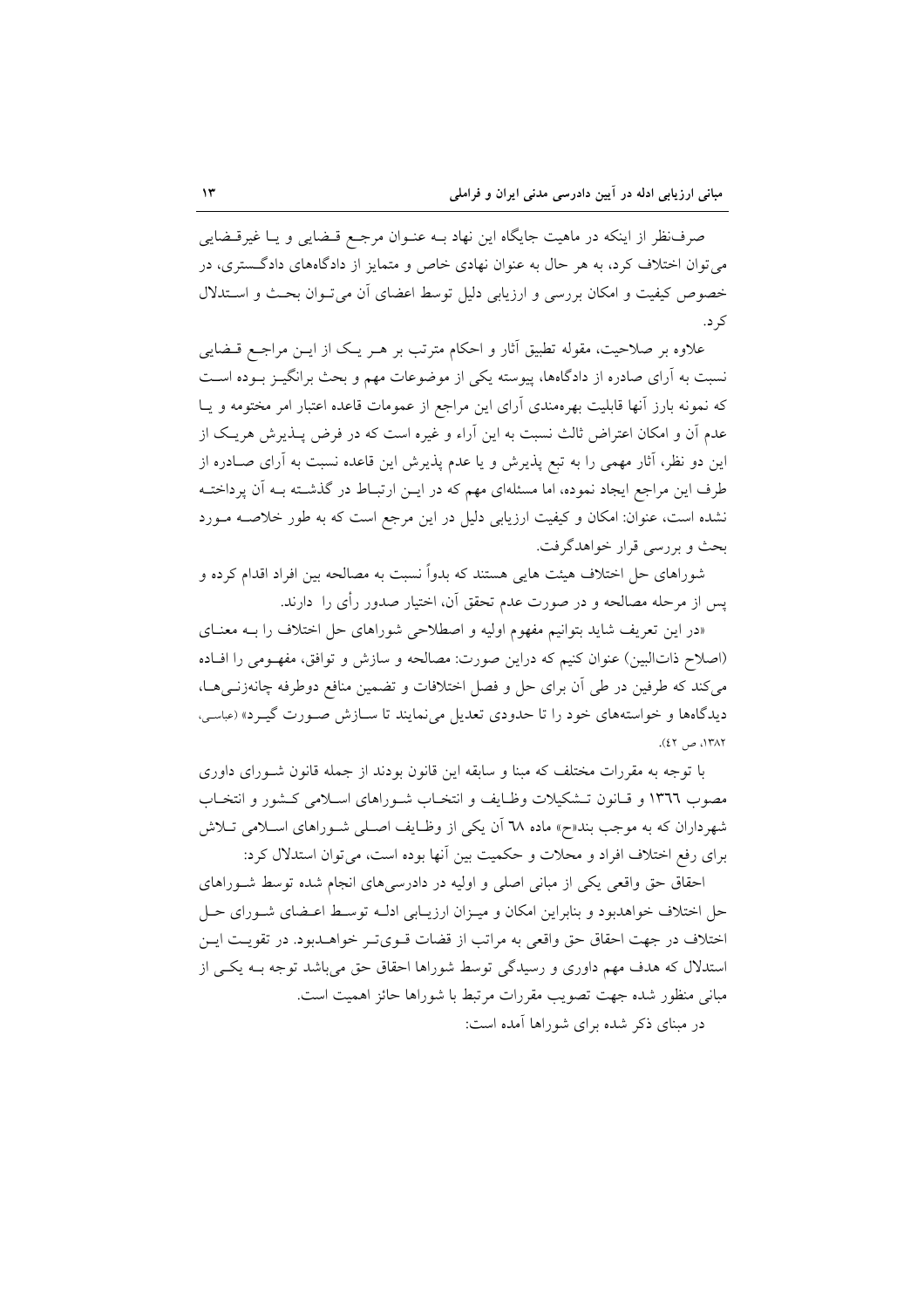(در قضاوتهای حکمی ممکن است کـدورتهـای طـرفین دعـوی نـسبت بـه یکـدیگر، اختلافاتشان و حس انتقامجویی شان تشدید شود و پس از حکم، بیشتر از حالت قبل از حکـم شود باید از داوری و صلح سازش برای حل وفصل استفاده شده و… ) (مأوی، ۱۳۸۲، ص ۱).

با این توضیح مختصر به اصالت احقاق حق نسبت به فـصل خـصومت بـه عنـوان یکـی از مهمترین مبانی تشکیل شوراها و تأکید بر فعالیت آنها در این مراجع شبه قضائی پی می بربم.

بند سوم–ارزیابی دلیل توسط داور

در مجموعه مقررات دادرسی ایران انسواع خـاص داوری در بعـضی از قــوانین و مقــررات پیش بینی شده است. از جمله مـاده ۱۰ قـانون اصـلاح پـارهای از قـوانین دادگـستری مـصوب ١٣٥٦و يا ماده ٢٠ قانون برنامه پنج ساله توسعه اقتصادى مصوب ١٣٧٩.

صرف نظر از قیدهای خاص مرتبط با داوری بین اتباع ایرانی و خارجی و یا داوری نسبت به اموال عمومی و دولتی که در مقررات آیـین دادرسـی مـدنی شـرایط خاصـی را بـرای آنهـا پیش بینی کرده است، در داوری داخلی نیز به استناد ماده ٤٦٦ قانون آیین دادرسی مدنی به جـز اشخاصی که فاقد اهلیت قانونی باشند و یا اشخاصی که به موجب حکم قطعی دادگاه و یا دراثر آن از داوری محروم شدهاند را با تراضی طرفین دعوی میتوان بـه عنـوان داور انتخـاب ک د.

ماده ٤٧٧ درخصوص کیفیت رسیدگی داور اعلام می نماید کـه داوران در رسـیدگی و رأی تابع مقررات قانون آینی دادرسی نیستند، ولی باید مقررات مربوط بـه داوری را رعایـت کننـد. منظور از مقررات داوری مندرجات مواد ٤٥٤ لغایت ٥٠١ قانون آیین دادرسی مدنی است.

در رسیدگی به دعوی توسط داوران به این دلیل که در قانون به صورت مطلق آمـده اسـت: رسیدگی تابع مقررات دادرسی نیست، می توانیم نتیجهگیری کنیم که اختیار داور به دلیـل عـدم تکلیف نسبت به تبعیت از مقررات دادرسی به نحو مطلق و در مقایسه با عبارت دیگ ِ منــدرج در ماده ۱۷۷ همین قانون بسیار وسیع تر بوده و با توجه بــه مــوارد اســتثنایی بطــلان رأی داور، نتیجه خواهیم گرفت که بهترین مصداق امکان ارزیابی دلیل در دادرسی واقعی را می تـوانیم در دادرسی توسط داور تصور کنیم.

از جهت نوع دلیل، زمان و مکان ارائه دلیل، پذیرش و تفسیر و ارزیــابی دلیــل توســط داور اختیار تفویض شده بسیار وسیع بوده و بهترین نوع دادرسی از جهت تحقق عـدالت واقعـی در آن متجلَّى خواهد بود.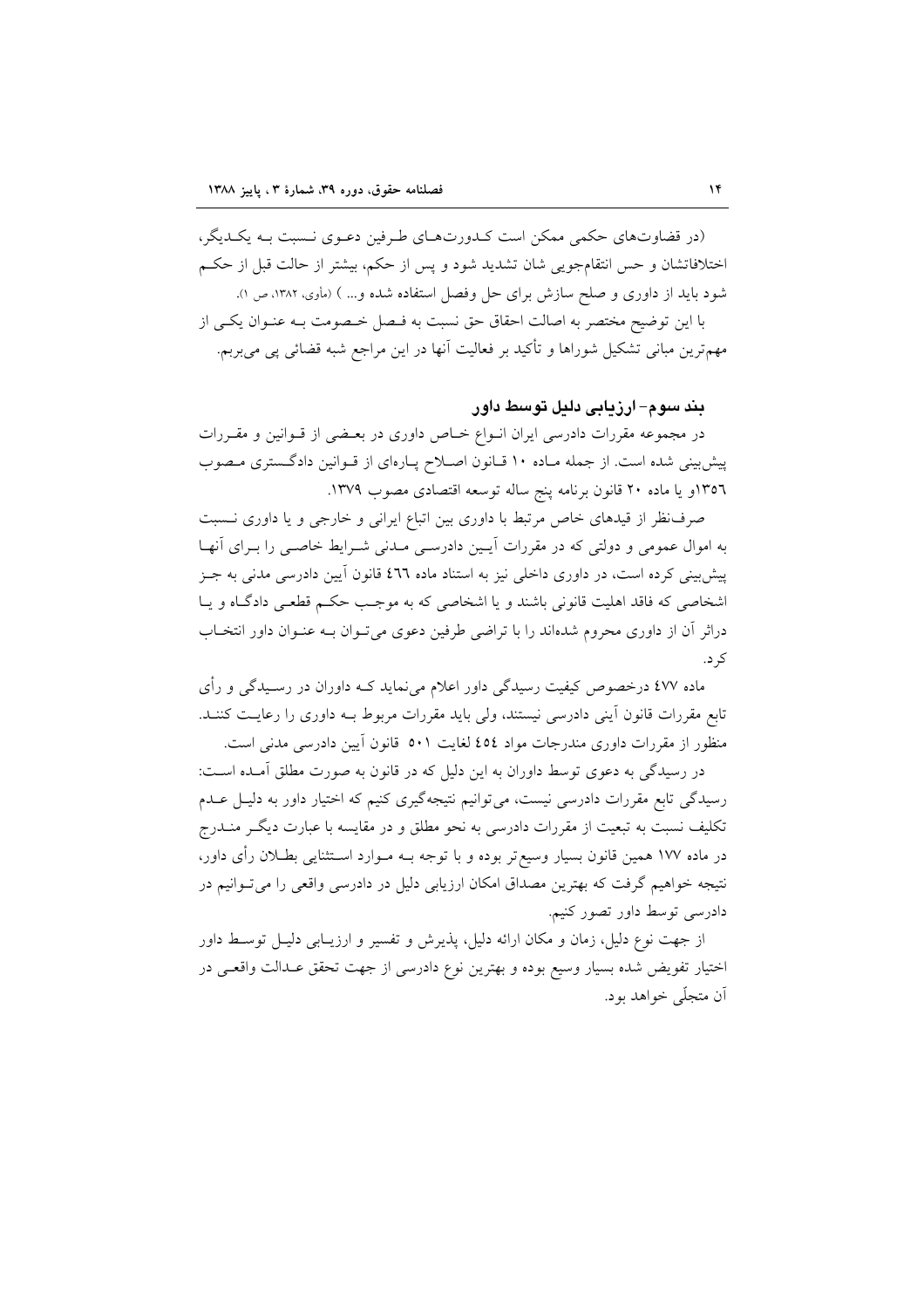بر اساس همین نظریه حکم مندرج در بنـد ۲ مـاده ۱۹ قـانون داوری تجـاری بـین|لملـل مصوب ١٣٧٦ نيز قابل توجه است كه اشعار مبي دارد: تــشخيص ارتبــاط، موضــوعيت و ارزش هر گونه دليل بر عهده داور است.

با توجه به منشاء اقتدار رأى داور كه ناشى از حقوق طرفين دعوى است و همــانگونــه كــه قاضی اقتدار خود را از حکومت می گیرد، داور نیز این اقتدار را از کسانی مـی گیـرد کـه بـه او مراجعه کردهاند. با این فرض آیا این اختیار تا به آنجا نیز میتواند ادامه یابد که نظـام دادرســی مبتني بر ادله اثبات دعوى از نوع نظـام قــانوني أزاد و يــا قــانوني نيــز موضــوع توافــق طــرفين قرارگرفته و نتیجتاً براساس این تعیین نظام، اختیار داور توسعه یافته و یا محدود گردد.

(این آزادی اراده طرفین گاه می تواند تـا آنجـا پـیش رود کـه حتـی داور را از مراجعـه بـه مقررات و قوانین داخلی کشورها برای حل وفصل اختلاف ارجاعی بی نیاز کند و بـه اصـطلاح او را مأمور صدور رأى بر اساس انصاف نمايد اما در هر حال نمى تواننـد تـصميم خــود را بــر اساس چیزی جز قانون، رویه قضایی، عرف (در حدود قانون) و خلاصـه أنچـه نظـام حقــوقی یک کشور را تشکیل می دهد، استوار سازند) (اسکینی، ۱۳۷۱، ص ۹۸).

علاوه بر موارد مذکور درخصوص حق أزادي طرفين براي تعيين نظام و روش دادرســي و براساس شرط تراضی و آزادیخواهی روابط تجاری می توان گفت:

همانگونه که طرفین دعوی در انتخاب مرجع رسیدگی به اختلاف خود آزادی عمل دارنــد برای انتخاب روش و نظام دادرسی و اثبات قضایی نیز میتوانند آزادی عمل خـود را اعمـال و بنابراین اختیار داور در ارزیابی مطلق از ادله را نیز جزء شروط توافق داوری قرار دهند.

ضمانت اجرای پذیرش و یا عدم پذیرش هریک از این دونظر نیز در قابلیت اجـرای رأی داور ظاهر میشود، زیرا نقش بعدی دادرسان در مقام اجرای رأی داوری به صورت غیرمستقیم متجلي مي گر دد.

بنابراين، اگر توافق طرفين را درخصوص انتخاب نظام دادرسي و اثبات قضايي مؤثر بـدانيم مکلفیم نتیجه و رأی مبتنی بر آن را نیز بپذیریم.

برای اتخاذ ملاک از مبانی مربوطه در این خصوص و الزام به بیـان مـستندات آرای داوری واز جمله ارائه مباني ارزيابي داور جهت صدور حكم مي توانيم:

«اسناد مهم مربوط به داوری بین المللی را به سه گروه تقسیم بندی کنیم: آن دسته از اسنادی که مقرر می دارند دلایل حکم باید بیان شود مانند بند ۳ از ماده ٤٨ کنوانسیون واشنگتن و بند ٦ از ماده ۲۲ قانون متحدالشکل شورای اروپا و بند ۳ از مـاده سـوم قواعـد داوری آنـسیترال ... » (جنیدی، ١٣٧٦، ص ١٤٣)، و دو گروه دیگر که بحث در خصوص آنها را می توانیم در مبانی مربوطه بيابيم.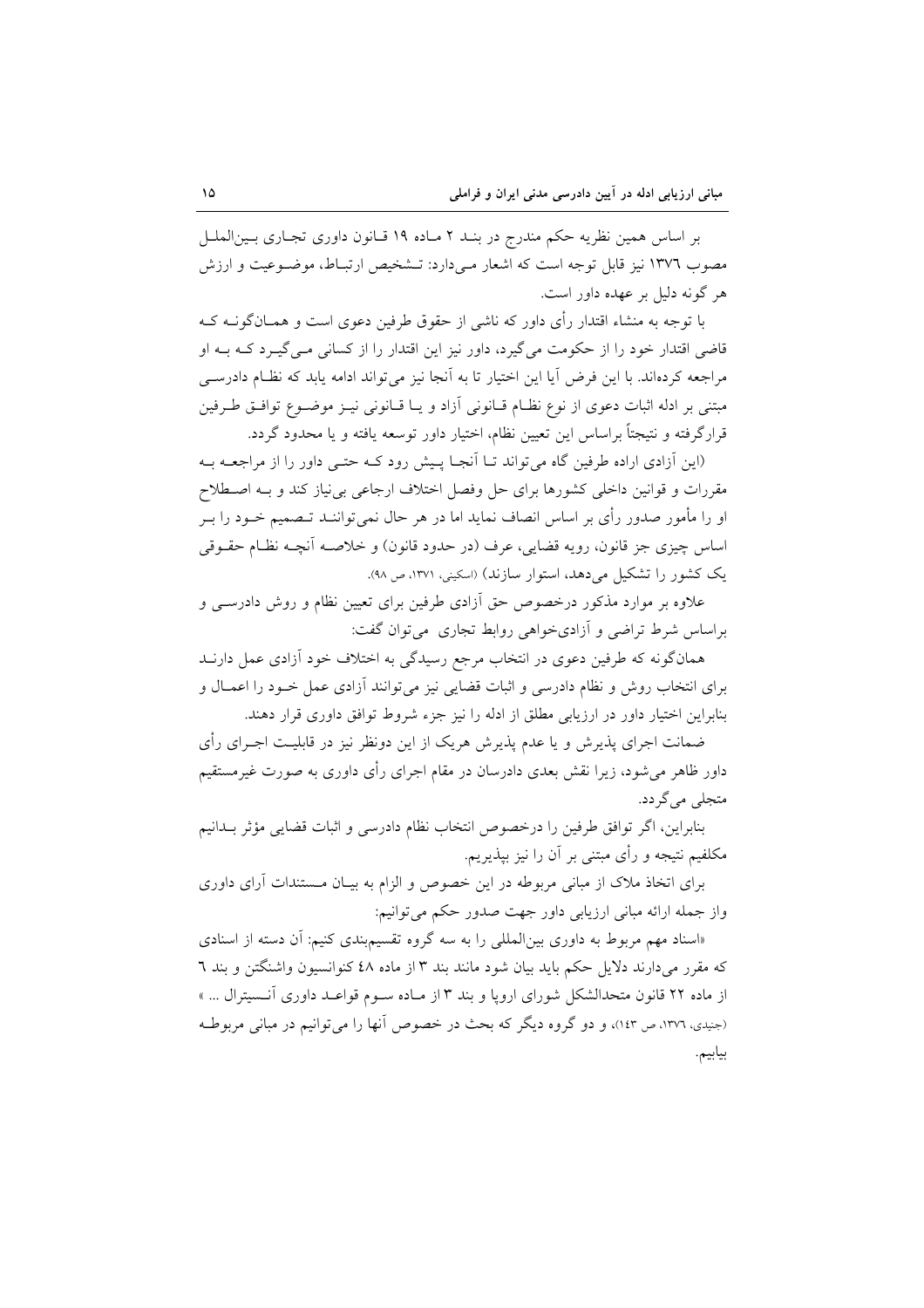صرفنظر از مبانی نظری مختلف و قدر متیقن در این نظریه که ذکـر ادلــه صــدور رأی را ضروری می دانند و بر فرض که توجیـه رأی داوری نیـز از قواعـد نظـام داوری اعـم از داوری داخلي و بين|لمللي تلقي گردد، چنانچه طرفين اخـتلاف در كيفيـت اثبـات قـضايي و توسـعه اختیارات داور در ارزیابی وسیعتر از ادله توافق نمایند و با توجه به قرارداد داوری، رأی صادره که بر پایه عدم موضوعیت ادله صادرشده باشـد، مغـایر قـانون تلقـی نگردیـده و لازمالاجـراء خواهدبو د.

# مبحث دوم– مقررات آيين دادرسي فراملي در خصوص اختيار دادرس در ارزيابي دليل

انستیتوی حقوق اَمریکا(ALI)، با همکاری انستیتوی بین|لمللی همـاهنگی و یکـسانســازی حقوق خصوصی(UNIGROIT)که بـه ترتیب در سـال۵حـای ۱۹۲۳ و ۱۹۲۲ مـیلادی تـشکیل شدهاند از سال ۱۹۹۷ میلادی کار مشترک خود را روی تنظیم مقررات و قواعد دادرسی فراملی شروع کردهاند.

اعضای انستیتو دوم که در ارتباط با هماهنگی و یکسانسازی حقوق خصوصی و در سـطح بین المللی فعالیت می نمایند مشتمل بر ٥٩ كشور از تمامی قارهها هستند.

ایده اصلی برای این همکاری و در جهت تنظیم مقررات اَیین دادرسی فراملی که در صـدر تفاهمهنامه فیمابین دو انستیتو درج گردیده این است که امکان درک متقابل و یکسان از طرف حقوقدانان و وكلا و قضات كشورهاى عضو نسبت به موضـوعات مطروحـه ايجـاد گرديــده و نهايتاً در خصوص موضوعات حقوقي مشترك امكان ايجاد يک سيستم و نظام دادرســي واحــد را در شرایط اصلی دادرسی ایجاد نماید.

نتیجه کار مشترک انجام شده توسط نهادهای مرتبط تنظیم مقررات مربوط به یکسان سازی دادرسی می باشد که در دو بخش تحت عنوان اصول و ضوابطی کلی مشتمل بـر ۳۱ اصـل کـه تعدادی از آنها نیز مشتمل بر چندین بند فرعی گردیده، میباشد و بخش دوم نیز مشتمل بر ۳٦ ماده است که از مجموعه ٦٧ اصل و ماده کلی حاکم بر نظام دادرسی فراملی، شانزدهمین اصــل در شش بند، نظام دسترسی و بهرهمندی از اطلاعات و ادلـه و امکـان ارزیـابی از آن را تــدوین نمو ده است.

نكته مهم كه در اين موضوع قابل توجـه اسـت، كيفيـت تحقـق ايـن هـدف بـا توجـه بـه تفاوتهای میان نظامهای حقوقی است.

وجه غالب این تفاوت را می توانیم بین نظامهای حقوقی کامن لا و رومـی- ژرمنـی تـصور كنيم.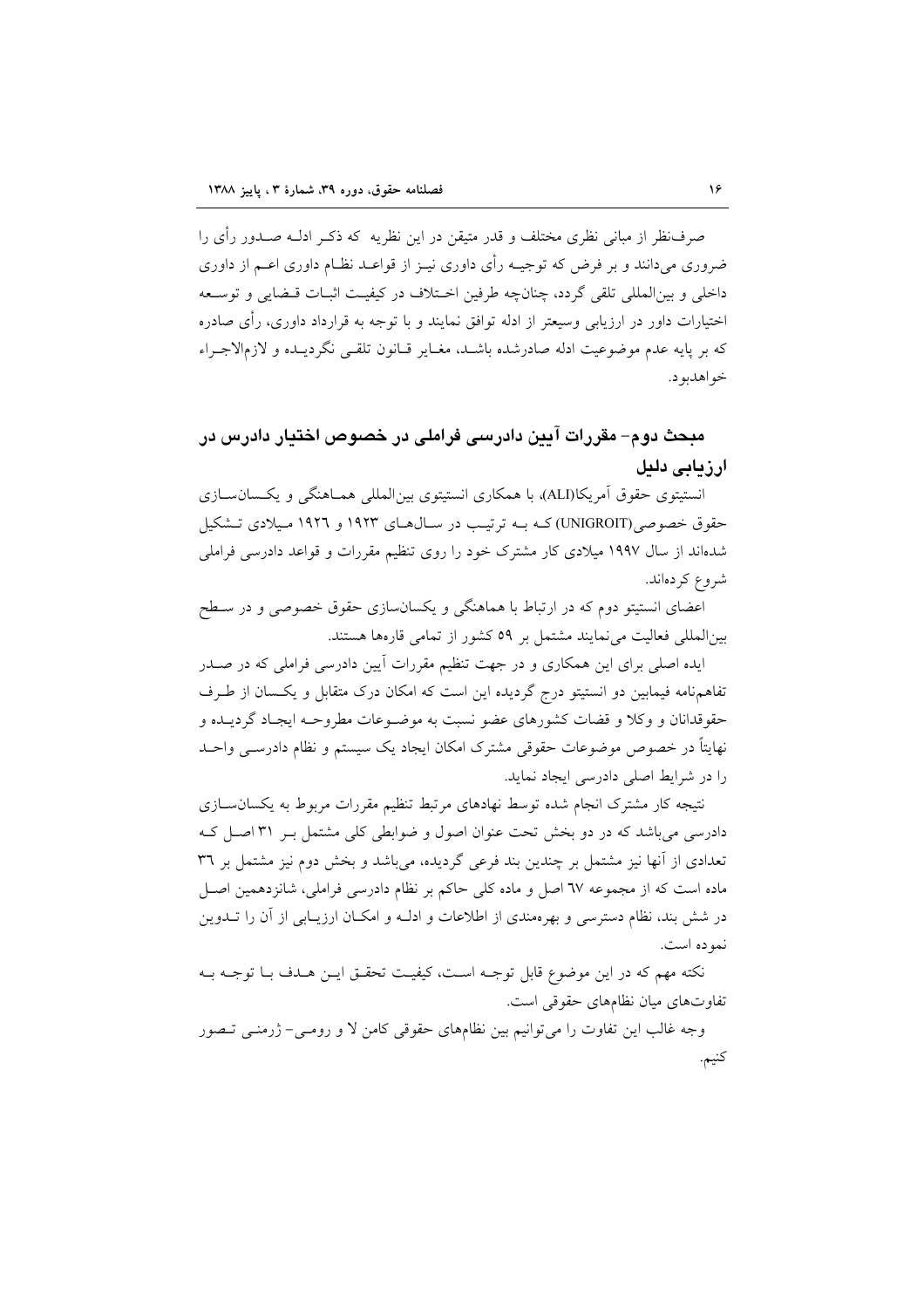(در نظام رومی– ژرمنی، بر خلاف کامن لا که در آن وکیل دادگستری مسئول ارائه دلائل و جهات حقوقی مبنای رای است، قاضی در مرکز بحث قرار دارد.

همچنین در این نظام پرونده به تدریج و طی جلسات رسیدگی از حیث دلائل تکمیل شـده و با اعلام ختم رسیدگی منتهی به رای میشود، در حـالیکـه در نظـام کـامن لا پرونــدههــا در مراحل پیش از محاکمه از منظر دلائل تکمیل شده و سر انجام بـه محاکمـه مـی(سـند) (غمـامی، محسنی، ۱۳۸٦ف ص۲۰).

با این مقدمه، در تحلیل قواعد و ضوابط کلی اّیین دادرسی بین|لمللـی و فراملـی بــدواً بــه بررسی خلا صه بندهای اصل شانزدهم و سـیس بــه بررســی تفـسیر انــستیتوی مــشترک آیــین دادرسی از این اصل و توضیح مواد مرتبط با آن میپردازیم.

در مقررات دادرسی آمریکا همچنین (در مورد کشف دلیل، آزادی گسترده ای برای کـاوش وكشف اطلاعاتي كه به طور بالقوه مربوط به دعوى مي شوند، از جمله از طريق گواهي خــارج از دادگاه صورت می گیر د) (پور استاد،۱۳۸۷،ص۸).

بند اول– اصل شانزدهم آیین دادرسی فراملی

در خصوص امکان ارزیابی آزاد از دلیل یکی از مهمترین اصول ایـن روش دادرسـی اصـل شان دهم آن است

این اصا, دارای شش بند است که بند ششم آن که داری ارتباط مستقیم بـا موضـوع بحـث است اشعار می دارد:

١٦– ٦– دادگاه مجاز به ارزیابی آزاد از دلیل است (به گونهای که درجه اهمیت هردلیـل را ارزیابی نموده)، در عین حالی که حق نـدارد در ارتبـاط بـا نـوع و يـا منبـع دليـل بـه صـورت غیرمنصفانه اهمیت خاصی برای یک دلیل قائل گردد.

نظر به اینکه بندهای ذیل این اصل توسط انستیتوی بینالمللـی همـاهنگی و یکـسانســازی حقوق خصوصی، به صورت رسمی تفسیر گردیدهاند به بررسی تفسیر مذکور و مواد مرتبط بـا آن در آیین دادرسی فراملی می پردازیم.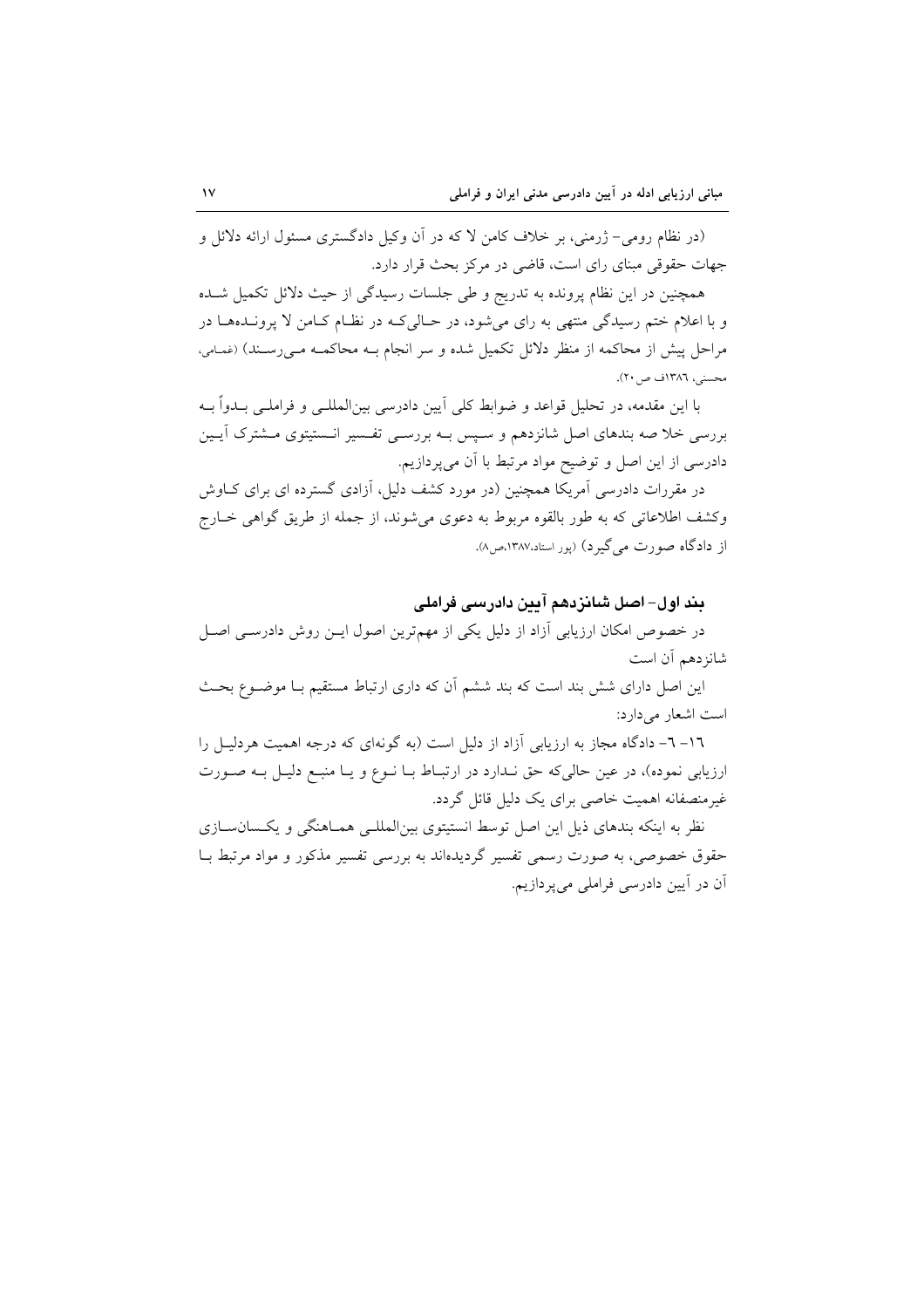بنـد دوم- تفـسير انـستيتوي بـينالمللـي همـاهنگي و يكـسانسـازي حقـوق خصوصی

تفسیر انستیتوی مزبور از اصل شانزدهم در آن قسمت که ارتباط مستقیم با بند مقدم الـذکر دارد به شرح ذیل میباشد.

هیچیک از دلائل مثبت یا منفی ارائه شده که منتج از ادله مرتبط با دعـوی بـوده و لکــن در حالت بی طرفی ارائه نشده باشند از قبیل شاهدی که ذینفع در موضوع شهادت است نمی تواند مورد قبول واقع شده و به هرحال این اصل نمی تواند به قوانین داخلی کـه شـرایطی خـاص را برای تهیه بعضی از ادله مثل اسناد کتبی رسمی در ارتباط با قراردادهایی که موضوع آنها امـوال غیرمنقول است تسری یابد.

## بند سوم– مواد آيين دادرسي فراملي و تفسير رســمي انــستيتوي همــاهنگي و يكسانسازى حقوق خصوصى

از مجموع ٣٦ ماده اين قانون، از ماده بيست و يكم لغايت سي و يكم احكام مرتبط با ادلـه اثبات دعوی درج گردیده و باتوجه به اینکه برای هر ماده نیز متعاقب آن انـستیتوی یـاد شـده مبادرت به ارائه تفسیر حقوقی نموده است، احکام اصلی و تفسیر آنها که تقویت کننده موضوع بحث است به شرح ذیل بیان می گردد.

خواهان باید مستندات و ادله استنادی و سایر مبانی مورد نیاز جهت اثبات ادعای خود را به دادگاه ارائه نماید.

تمامی ادله ذیربط، بطورکلی قابل پذیرش میباشند. قانون صالح می تواند مشخص نمایـد که یک دلیل غیرقانونی کسب شده است در این صورت دلیل غیرقابل پذیرش بـوده و از عـداد دلائل خارج مي باشد.

در اعمال اصل مرتبط بـودن دليـل، نخـستين توجـه بـر سـودمندي دليـل مـيباشـد. در تصمیمگیری در خصوص قابل پذیرش بودن دلیل، دادگاه به ارزیابی ذهنی دلیل ارائــه شــده در ارتباط با موضوع پرونده می پردازد. اگر بتوان از حقایق پرونده، دلیل اثباتی استنتاج کرد آنگاه بر اساس مبانی عقلی می توان دلیل مزبور را مرتبط دانست.

همچنین دادگاه از آنجاکه خود قـادر بــه ارزیــابی پرونــده در مــوارد تخصــصی نمــیباشــد می تواند از جانب خود و در صورت نیاز کارشناسانی را به منظـور ارزیـابی حقـایق پرونــده از جنبه علمي و فني أن انتصاب نمايد. اگر در مورد بي طرفي كارشناس اختلاف شود، حل أن بـر عهده دادگاه خواهد بود.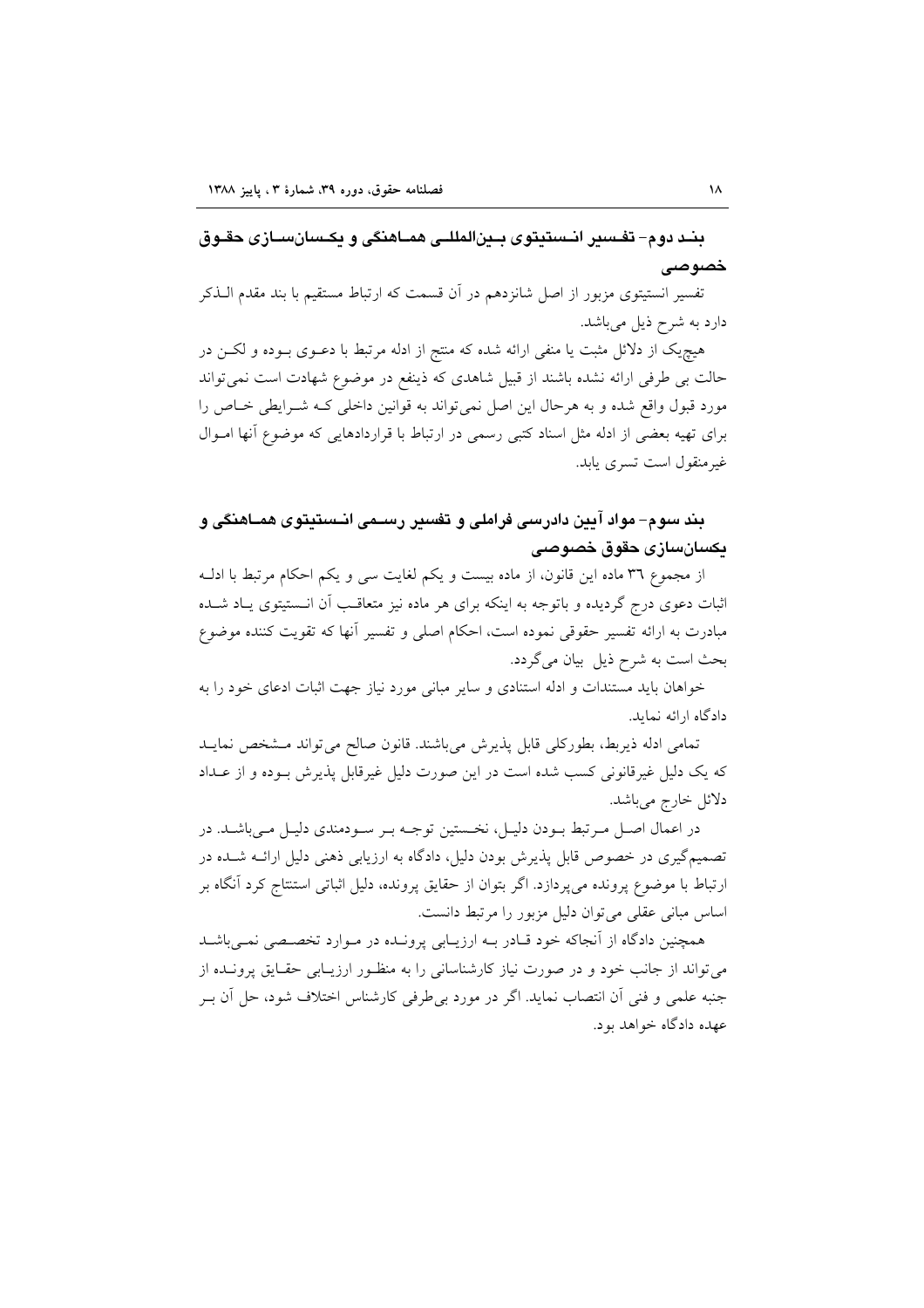دادگاه باید ارزیابی آزادانهای از مدارک بعمل آورده و هیچ ویژگی غیرموجه را نــسبت بــه منبع و نوع دلیل به آن نسبت ندهد. هنگامی که دادگاه منطقاً بر صـحت حقـایق پرونـده صـحه گذارده حقایق مزبور اثبات شده تلقی خواهند شد.

در نهایت بعد از ارائه مبانی مفصل در مواد مقدم الذکر تصریح می نماید که قضاوت نهـایی باید در اثنای ٦٠ روز بعمل أید. قضاوت مزبور نیز بر مبنای حقایق پرونده، و مـدارک و دلائــل ضمیمه شده و چگونگی ارزیابی از آنها انجام گرفته و توضیحات قـانونی موضـوع، بـصورت مستدل بعمل مي آيد.

با توضیح مختصر که از این ماده بیان گردید این نظریه اثبات میگردد که آئین دادرسی فـرا ملي با هدف قضاوت واقعي و احراز حقيقت وضع گرديده و مهمترين طريقه حــصول آن نيــز امکان ارزیابی کامل از ادله توسط دادرسان تعیین گردیده است.

#### نتىحە

با تبیین دقیق ارزیابی از نظر علمی، آن را در مفهوم قضاوت نسبت بـه ارزش و شایــستگی پدیدهها و مصادیق موضوع بحث تعریف کردیم و در معنی خاص قضایی، یعنی ارزیابی دلیـل نیز آن را واکنش روانی دانستیم که دادرس رسیدگی کننده به موضوع اعلام میکند کـه ادلـه و قراین ارائه شده توسط خواهان، وی را نسبت به حقانیتش قانع ساخته است یا خیـر؟ همچنـین یافتیم که ارزیابی نسبت به هردلیل چنانچه مطلب سـنجیده شـده و یـا بــه نــسبت پرونــده و موضوع خاص بررسی گردد میتواند نتایج متفاوتی داشته باشـد و لـذا در علـم متحـول شـده حقوق و اثبات قضایی کلیه اوضاع و احوال خارجی مرتبط با پرونـده در کنـار ادلـه مـصرح و قانونی می توانند تعیین کننده ارزیابی نهایی قاضی باشند.

از جهت هدف دادرسی نیز با تمسّک و جمع بین ادله فقهی امر به معروف و حکم به عدل و قسط نیز به این نتیجه رسیدیم که با تعمق در مبانی اصیل اسلامی، هـدف اولیـه از دادرسـی، احقاق حق و قضاوت واقعي است و فصل خصومت هرگز به عنوان هــدف دادرســي مطلــوب نبوده و بلکه به عنوان آخرین راه حل و در فرض عدم امکان رسیدن به واقع جایگزین قضاوت واقعی خواهد شد، زیرا در اثبات وقایع علمی و تاریخی و در فرضی کـه حقیقتـی مـبهم مــورد جستجو قرار دارد چنانچه امکان احراز واقع نباشد می توانیم تعیین تکلیف نـسبت بـه موضـوع بررسی را به حالت تعلیق قرارداده ولکن در اثبات قضایی، امکان توقف و گذر از کنار موضـوع وجود نداشته و به این دلیل است که ناگزیر به فـصل خـصومت در فـرض عـدم احـراز واقـع خواهيم بود.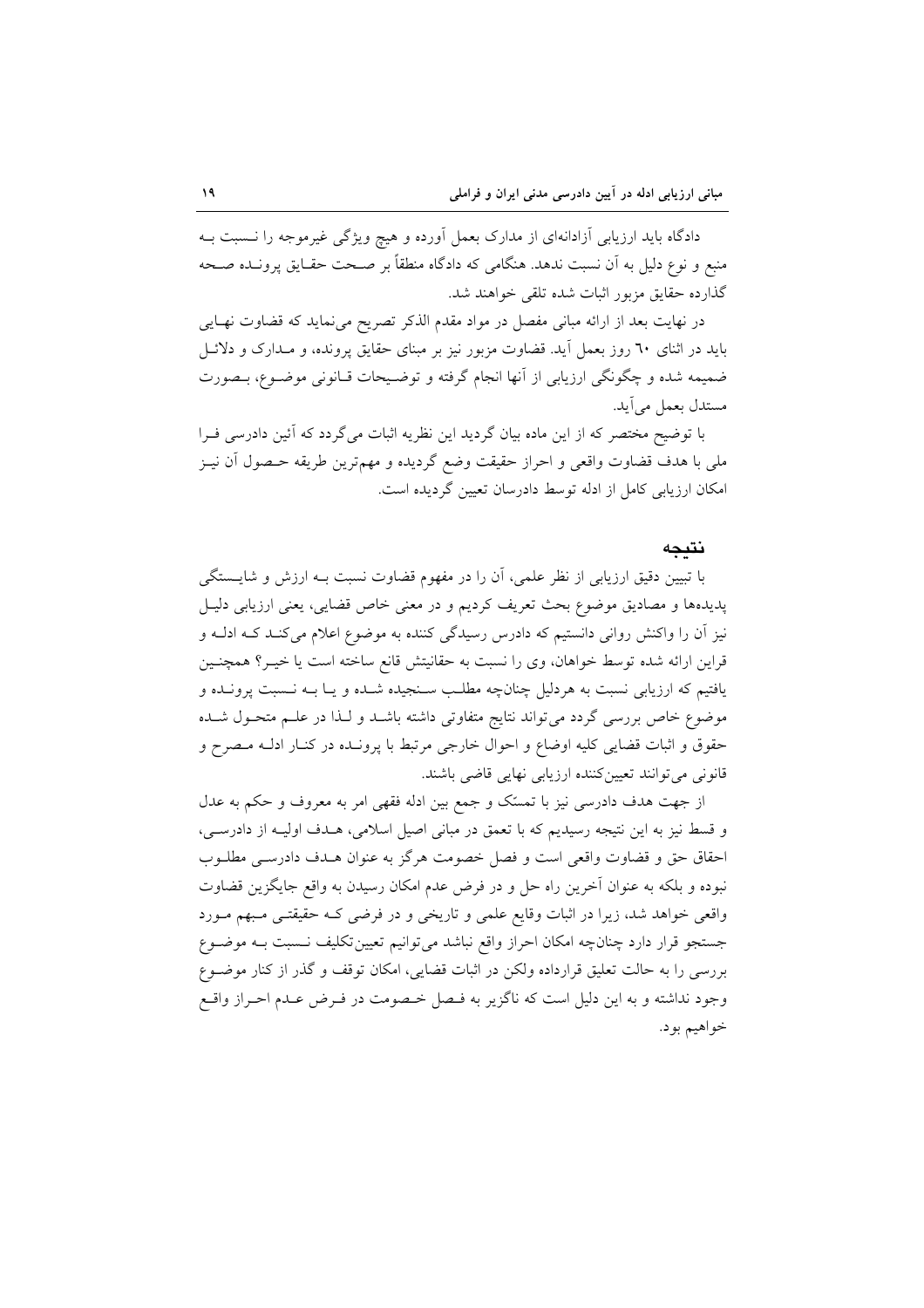با مفروض قراردادن این هدف، باید ابزارهای وصول به آن را نیـز در اختیـار قاضـی قـرار دهيم.

حق ارزیابی منطقی و وسیع از دلیل، اصلی ترین مبنای اعطای اختیـار بــه قاضــ اسـت کــه دراین مقام حتی با سنجش و ارزیابی مندرجات واقعی اسناد رسمی نیـز مـیتوانـد نـسبت بـه احقاق حق واقعي اقدام كند.

بنابراین با توجه به مستندات قانونی مختلف و در راستای عدالتخواهی قبضایی از طریـق رسیدگی واقعی، این حق برای قضات و اعضای شورای حل اختلاف و داوران تثبیت گردیــده و توجه به بررسی مجموع اصول و مواد اّیین دادرسی فراملی و تفاسیر رسمی و اتخاذ ملاک از أنها، خصوصاً بند دوم ماده ٣١ أن قانون كه تصريح ميiمايــد: قاضــي پرونــده بــر اســاس ادلــه وحقایق مأخوذه در بررسی موضوع مبادرت به صدور حکم می نمایـد، در جهـت همگــامی بــا نظام یکسانسازی دادرسی مدنی، آن را تقویت می نمائیم.

## منابع و مآخذ

### الف- فارسى

١. اسكيني، ربيعا (١٣٧١)، مباحثي از حقوق تجارت بين الملل، تهران، دانش امروز. ۲. بازرگان، عباس (۱۳۸۳)، ارزشیابی آموزشی، تهران، سمت. ۳. باسی، مصطفی (۱۳۸۲)، افقهای نوین عدالت ترمیمی در میانجیگری کیفری، تهران، دانشور. ٤. پور استاد، مجید،(١٣٨٧)، اصول و قواعد آیین دادرسی فراملی، تهران، موسسه مطالعات و پژوهشهای حقوقی. ٥. جنيدي، لعيا (١٣٧٦)، قانون حاكم بر داوريهاي تجاري بين الملل، تهران، دادگستر. ٦. خورسندیان، محمدعلی، بررسی حجیّت علم قاضی در و فقه حقوق ایران، مجله حقوقی دادگستری، شـماره۵۳، صـفحات  $\mathbf{r} \cdot -\epsilon \circ$ ۷. شمس، عبدالله (۱۳۸۱)، <mark>آیین دادرسی مدنی،</mark> جلد سوم، تهران، میزان. ۸ شمس، عبدالله (۱۳۸٤)، آ**بین دادرسی مدنی تطبیقی**، جزوه درسی دکتری حقوق خصوصی تهران، دانشکده حقوق دانشگاه شهيد بهشتي. ٩. غمامي، مجيد، محسني، حسن(١٣٨٧)، اصول و قواعد آئين دادرسي فراملي، تهران، ميزان.

۱۰. کاتوزیان، ناصر (۱۳۸۰)، اثبات و دلیل اثبات، جلداول، تهران، میزان.

۱۱. محمدیگیلانی، محمد (۱۳۹۲)، قضاء و قضاوت در اسلام، با مقدمه و پاورقی حسین انصاریان، قم، المهدی. ۱۲. نشریه مأوی (۱۳۸۲)، شهریور، شماره ۲۱۰.

### ب-عربي

۱. سبحانی، جعفر(۱٤۲۲ ه.ق)، **نظامالقضاءوالشهاده فی شریعهالاسلامیهالغراء**، الجزءالاول، قم، مؤسسه امام صادق.

٢. طباطبايي، سيدمحمدحسين،١٤٠٠ هـ ق، تفسيرالميزان، جلدالرابع، بيروت، الا علمي المطبوعات.

٣. محقق حلي، ابوالقاسم جعفربن-حسن (١٤٠٢ هـق)، **شرايع الاسلام في مسائل الحلال والحرام**، جلدچهارم، بيروت، دارالاضواء.